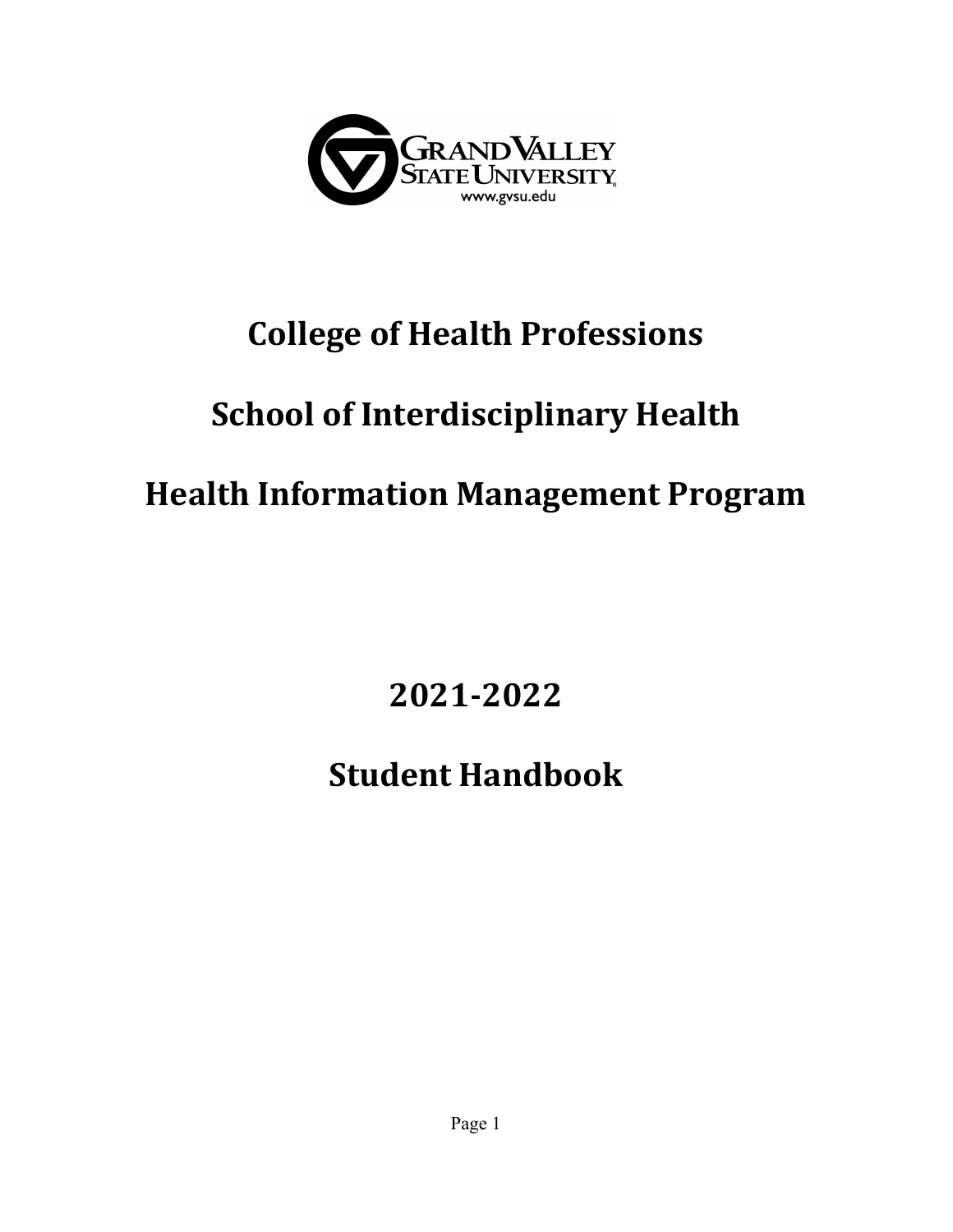## **Table of Contents**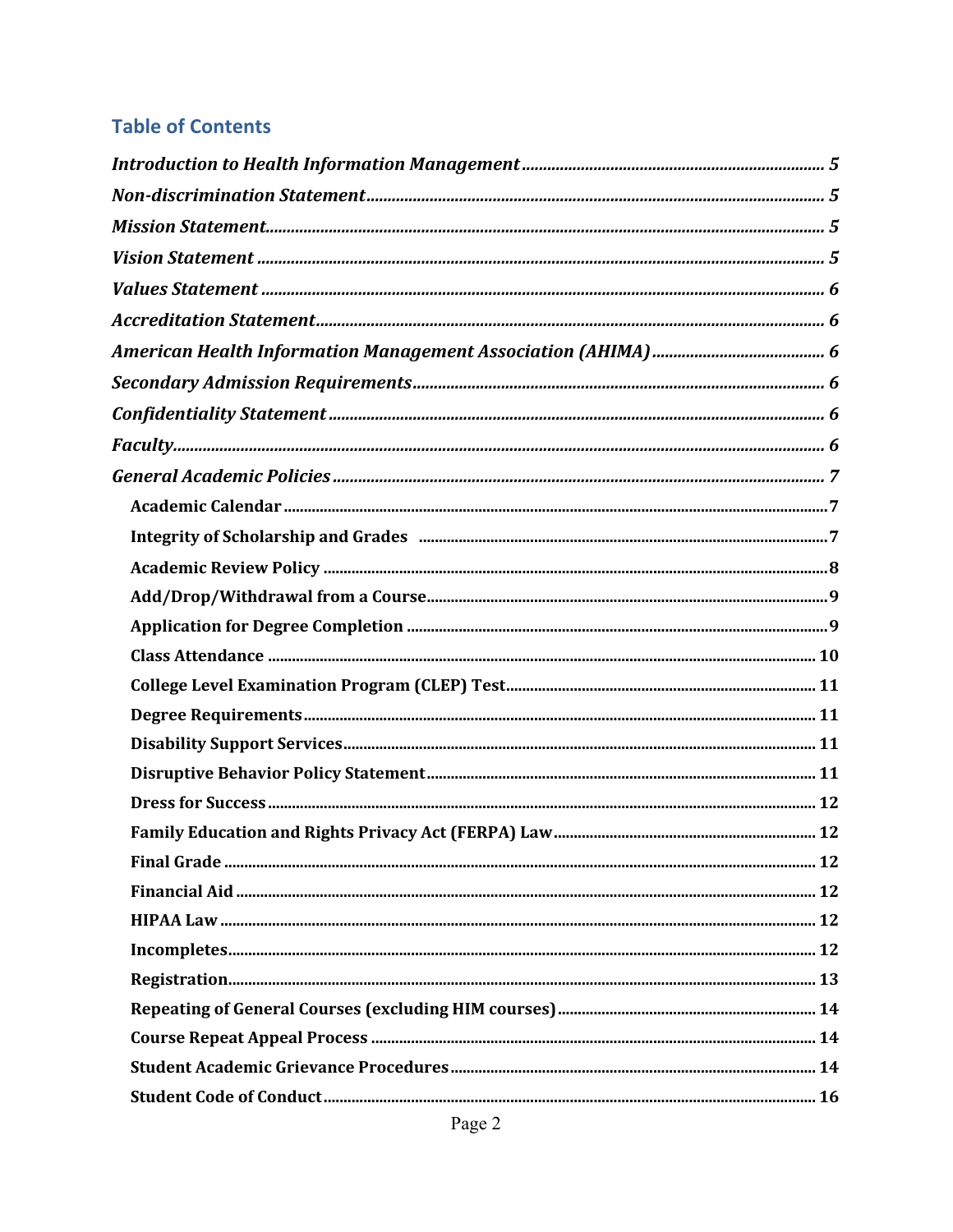| Appendix B: Student Statement of Confidentiality for Grand Valley State University 34 |  |
|---------------------------------------------------------------------------------------|--|
|                                                                                       |  |
| Page 3                                                                                |  |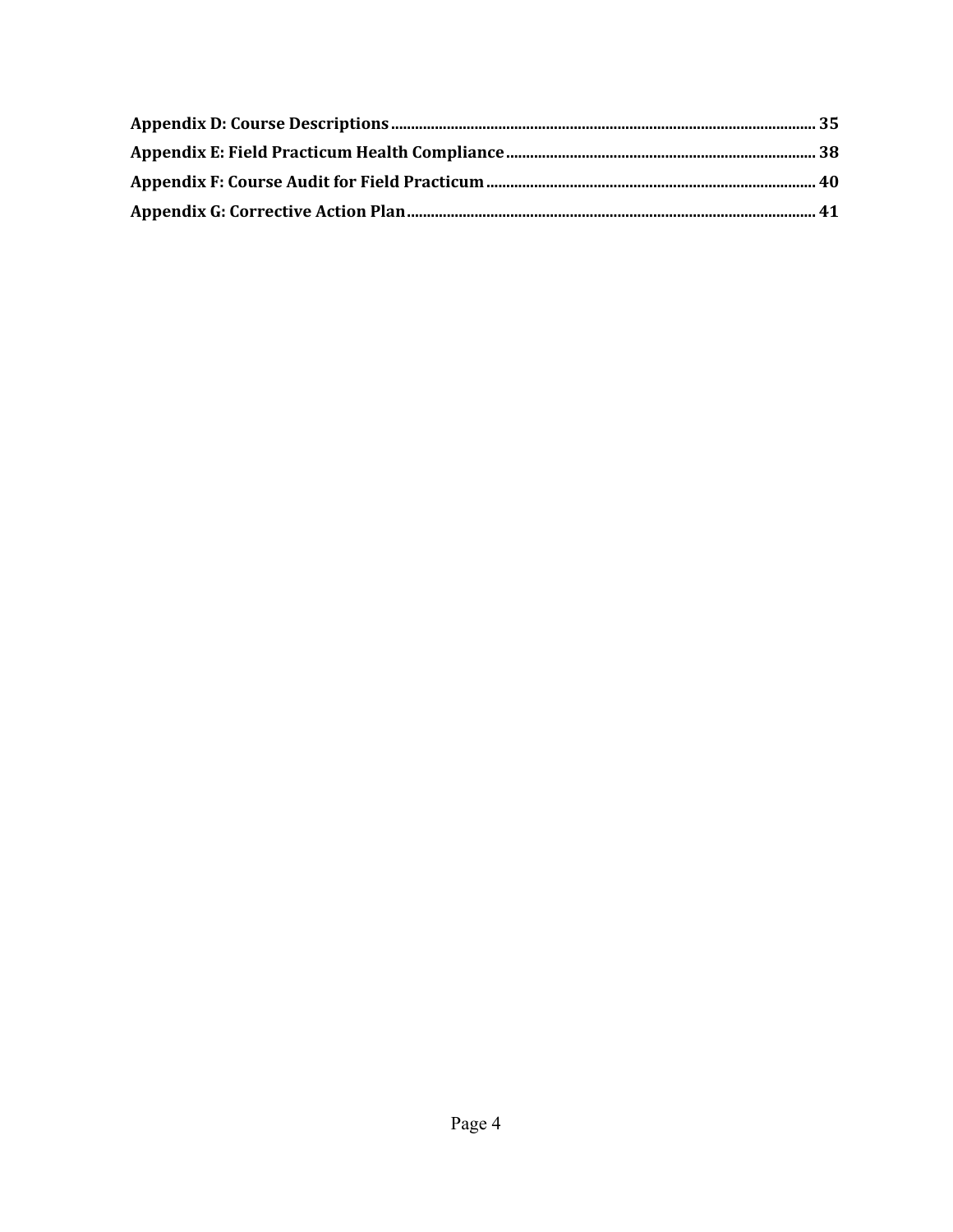## **Introduction to Health Information Management**

Welcome to the Health Information Management (HIM) Program at Grand Valley State University. This student handbook has been developed to assist the student in successfully completing their baccalaureate degree at Grand Valley State University. The student is responsible for reading the student handbook and if questions arise the student should contact the Program Director or any of the HIM faculty members. Students are responsible for complying with policies that are stated in this handbook and policies specific to the course syllabi.

# **Non-discrimination Statement**

The University is an affirmative action, equal opportunity institution, consistent with its obligations as a federal contractor. It encourages diversity and provides equal opportunity in education, employment, all of its programs, and the use of its facilities. It is committed to protecting the constitutional and statutory civil rights of persons connected with the University.

Members of the University community, including students, employees, faculty, staff, administrators, Board members, consultants, vendors, others engaged to do business with the University, candidates for employment or admissions, and visitors or guests have the right to be free from acts of harassment and discrimination, including sexual misconduct, as defined by this policy. In accordance with applicable federal and state law and this policy, acts of discrimination or harassment by members of the campus community are prohibited if they discriminate or harass on the basis of age, color, disability, familial status, height, marital status, national origin, political affiliation, race, religion, sex/gender (including gender identity and expression), sexual orientation, veteran or active duty military status or weight. This includes inappropriate limitation of, access to, or participation in educational, employment, athletic, social, cultural, or other university programs and activities. The University will provide reasonable accommodations to qualified individuals with disabilities. Limitations are lawful if they are: directly related to a legitimate university purpose, required by law, or lawfully required by a grant or contract between the university and the state or federal government. For the purposes of this policy, sex-/gender-based harassment includes sexual misconduct, sexual assault, interpersonal or relationship violence, and stalking.

# **Mission Statement**

The mission statement for the Health Information Management (HIM) Program offered by Grand Valley State University (GVSU) is to develop the skills and qualities needed to fulfill the complex role of a health information management practitioner and to develop the critical thinkers that will encourage continuing growth in the profession.

# **Vision Statement**

To create a learning environment, that provides health information management professionals the skills and techniques that encourage lifelong learning.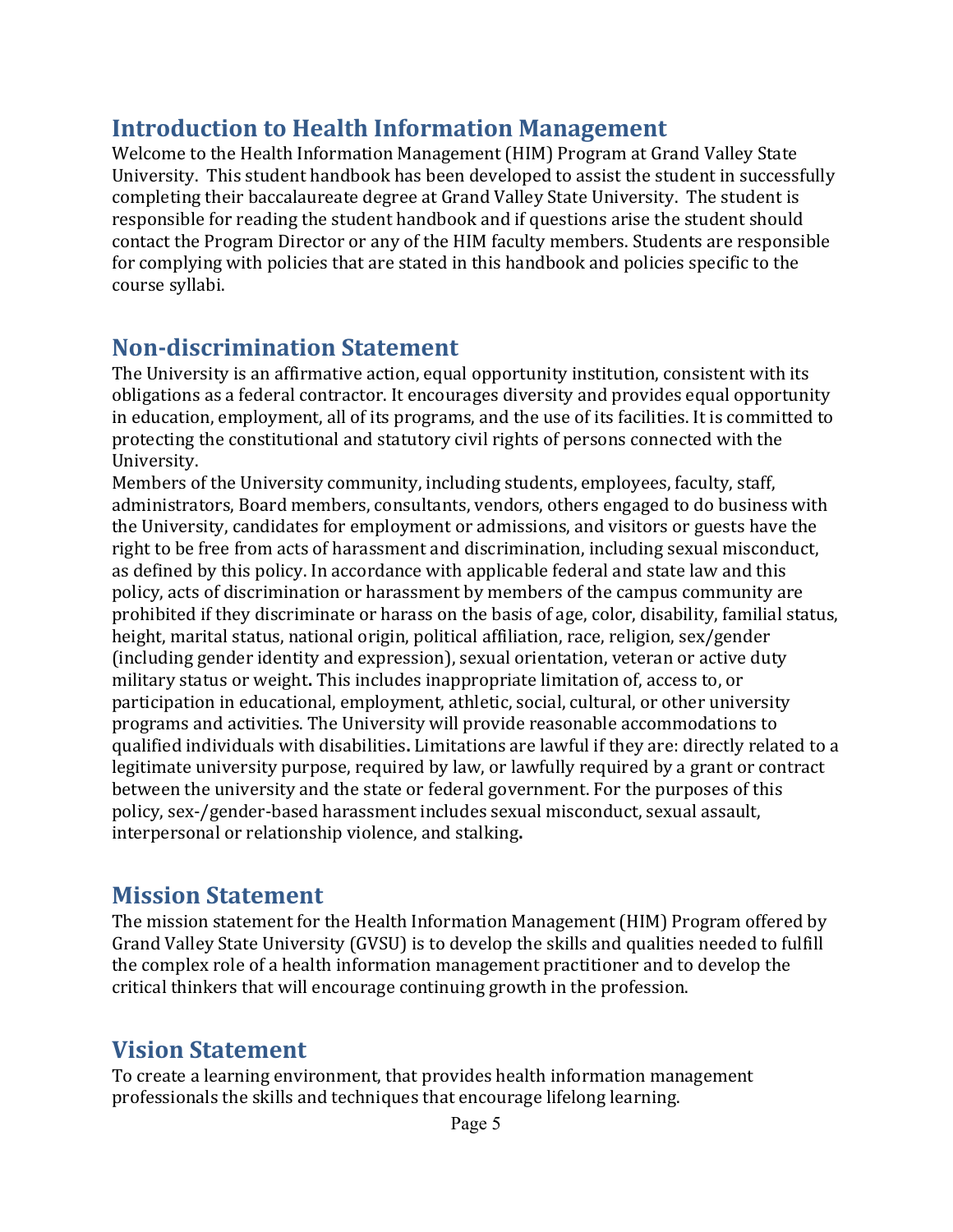# **Values Statement**

- Quality
- Leadership
- Life Long Learning
- Professional and Ethical Behavior

## **Accreditation Statement**

The HEALTH INFORMATION MANAGEMENT accreditor of GRAND VALLEY STATE UNIVERSITY is the Commission on Accreditation for Health Informatics and Information Management Education (CAHIIM). The College's accreditation for the BACCALAUREATE degree in HEALTH INFORMATION MANAGEMENT has been reaffirmed through 2027. All inquiries about the program's accreditation status should be directed by mail to CAHIIM, 200 East Randolph Street, Suite 5100, Chicago, IL, 60601; by phone at (312) 235-3255; or by email at info@cahiim.org

# **American Health Information Management Association (AHIMA)**

Students are encouraged to join the AHIMA as student members. To gain instant access to a constant, authoritative flow of information on critical topics such as privacy & security, coding, electronic health records, reimbursement, compliance, and so much more. Taken from http://www.ahima.org/membership See Appendix A: AHIMA Code of Ethics

# **Secondary Admission Requirements**

The Health Information Management Program requires a secondary application to be accepted. Applications are due by the deadline listed on the HIM website which is normally the Friday before spring break. All applications are reviewed by the HIM Program Director and faculty. Students are required to have an overall 2.5 GPA and a "C" or better in AHS 100, BMS 250, and BMS 251.

# **Confidentiality Statement**

Students are required to sign a Student Statement of Confidentiality in the first course of the curriculum, HIM 301. See Appendix B: Student Statement of Confidentiality for **GVSU**

## **Faculty**

**Julie Alles, DHA, RHIA, FAHIMA Janna Pacey, DHA, RHIA** 616-331-5607 616-331-5574 allesju@gvsu.edu paceyj@gvsu.edu

Program Director of HIM/Advisor Clinical Placement Coordinator for HIM/Advisor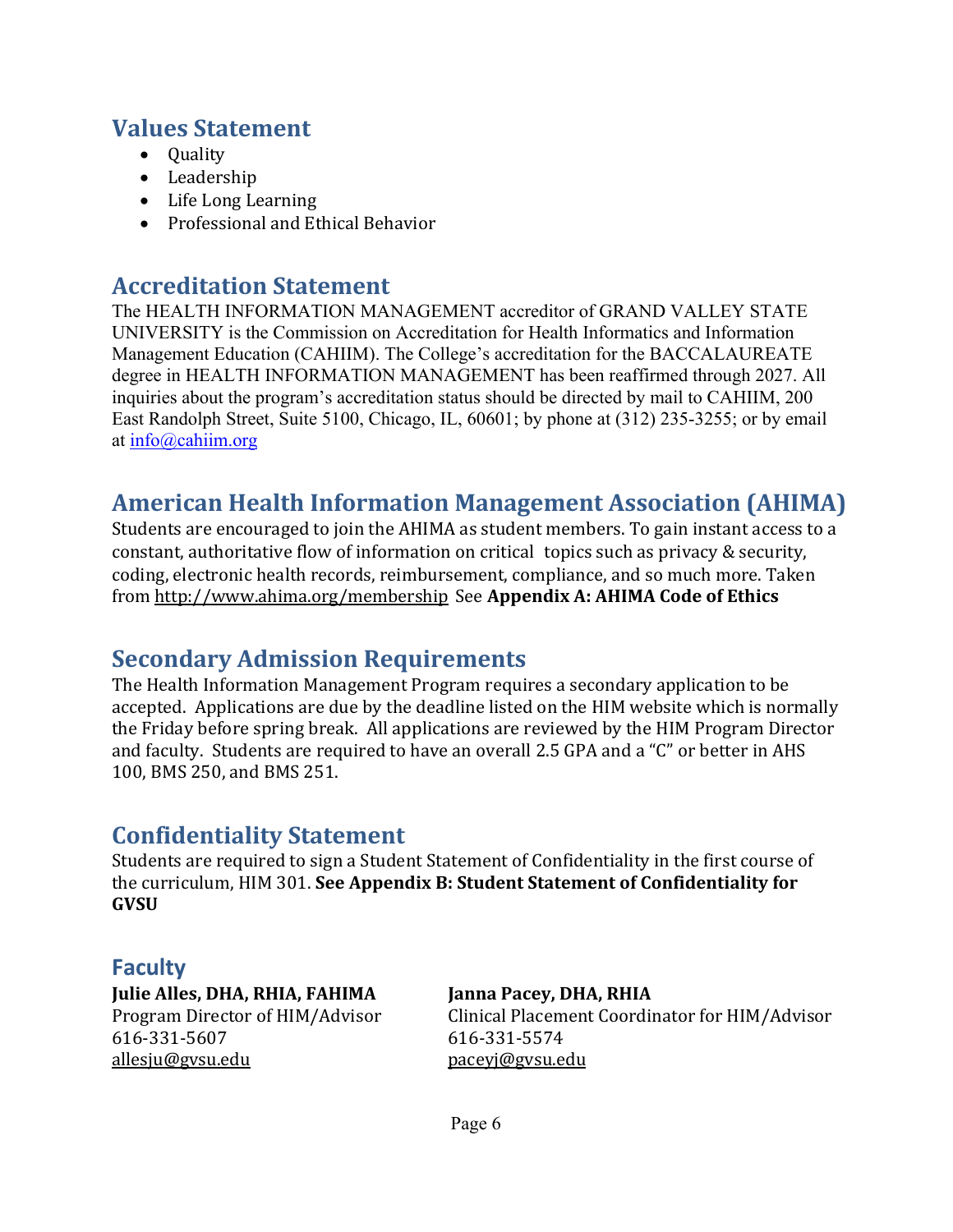# **General Academic Policies**

## **Academic Calendar**

The academic calendar consists of two 14-week semesters Fall and Winter and Summer consists of 13-weeks. See the following website for additional academic calendar information. HIM students take classes during all three semesters. http://www.gvsu.edu/registrar/importantdates.htm

## **Integrity of Scholarship and Grades**

Truth and honesty: The principles of truth and honesty are recognized as fundamental to a community of teachers and scholars. The university expects that both faculty members and students will honor these principles and in so doing protect the validity of university grades. This means that all academic work will be done by the student to whom it is assigned without unauthorized aid of any kind. Instructors, for their part, will exercise care in the planning and supervision of academic work, so that honest effort will be positively encouraged. Compliance shall include compliance with the following specific rules:

- 1. No student shall knowingly, without authorization, procure, provide, or accept any materials that contain questions or answers to any examination or assignment.
- 2. No student shall, without authorization, complete, in part or in total, any examination or assignment for another person.
- 3. No student shall, without authorization, allow any examination or assignment to be completed, in part or in total, by another person.
- 4. No student shall knowingly plagiarize or copy the work of another person and submit it as his or her own.
- 5. No student shall submit work that has been previously graded or is being submitted concurrently to more than one course without authorization from the instructor(s) of the class(es) to which the student wishes to submit it.

## **Plagiarism**

Any ideas or material taken from another source for either written or oral presentation must be fully acknowledged. Offering the work of someone else as one's own is plagiarism. The language or ideas taken from another may range from isolated formulas, sentences, or paragraphs to entire articles copied from books, periodicals, speeches, or the writing of other students. The offering of materials assembled or collected by others in the form of projects or collections without acknowledgment also is considered plagiarism. Any student who fails to give credit in written or oral work for the ideas or materials that have been taken from another is guilty of plagiarism.

Such activity may result in failure of a specific assignment, an entire course, or, if flagrant, dismissal from Grand Valley. For further information see the Student Code.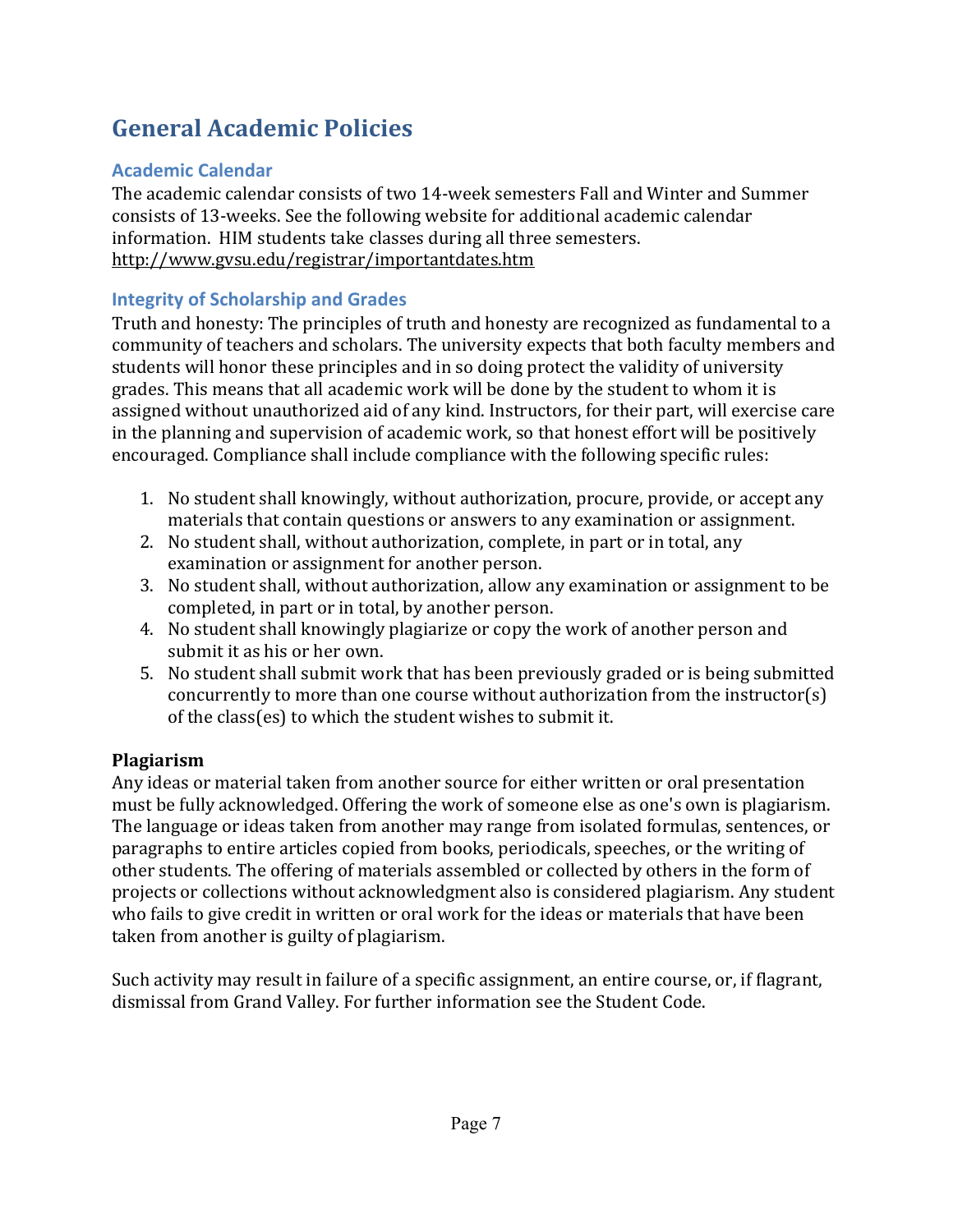#### **Policy on Research Integrity**

The university has developed policies and procedures to comply with the federal government regulations regarding dealing with and reporting possible research misconduct. Allegations of misconduct should be referred to the appropriate dean or appointing officer or the provost and vice president for Academic Affairs, or the research integrity officer (excerpted from Grand Valley State University Policy and Procedures for Handling Allegations of Misconduct in Research, for the complete policy refer to the Faculty Handbook). Students involved in research, who suspect that an incident of misconduct has occurred, should report the incident to the dean of their academic college or the research integrity officer.

#### **In addition:**

Under no circumstances shall the collaborative or group work for other assignments in this course be interpreted as allowing or condoning collaborative or group work on tests, quizzes, or examinations. Such collaboration will constitute a violation of Section 223.00, a.

#### **Academic Review Policy**

Beginning with the fall semester 2002, the following system has been used to evaluate the academic progress of all undergraduate students. Using either the narrative or the table that follows, students can check their credits earned, cumulative grade point average (GPA), and current GPA to readily determine their academic standing. The table that follows lists semester hours earned (including hours in transfer) and the minimum GPA for good standing, probation, jeopardy of dismissal, and dismissal.

- 1. **Good Standing:** Each student must have a cumulative GPA of a 2.000 or higher to be in good standing.
- 2. **Academic Probation:** A freshman with a cumulative GPA between 1.501 and 1.999 will be placed on probation. A sophomore with a cumulative GPA between 1.801 and 1.999 will be placed on probation.
- 3. **Jeopardy of Dismissal:** A freshman whose cumulative GPA is 1.500 or lower and a sophomore whose cumulative GPA is 1.800 or lower will be placed in jeopardy of dismissal. Juniors and seniors whose cumulative GPA is below 2.000 will be placed in jeopardy of dismissal.
- 4. **Dismissal:** Students in jeopardy of dismissal have one semester to raise their cumulative GPA above the dismissal level. If the student's cumulative GPA does not rise above the dismissal level and if the current semester GPA is less than a 2.500, the student will be dismissed.
- 5. **Readmission Following Dismissal:** A dismissed student may apply for readmission after a period of one calendar year. Evidence of maturity and improved attitude toward academics and the written support of the student's academic advisor must accompany the application for readmission. The Petition to Return form and supporting documentation must be submitted to the registrar not less than 10 days before the first day of classes for the semester of intended return. Petitions are reviewed by the Academic Review Committee on a continual basis. Approval of a petition allows the student to enroll on a conditional basis, as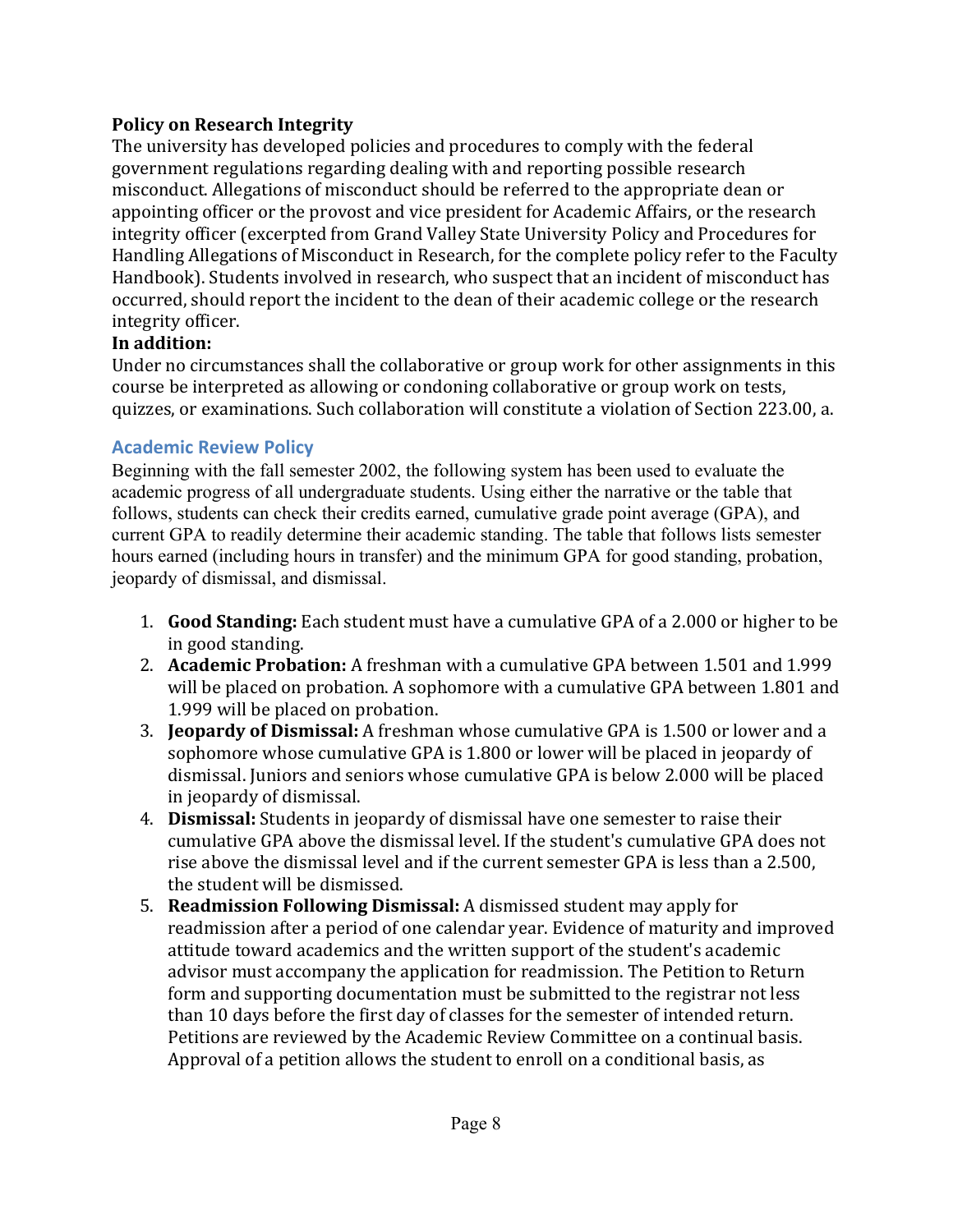stipulated by the committee. The academic standing for a readmitted student will be jeopardy of dismissal.

6. **Due Process Through Appeal:** If a student believes that his or her academic status is in error, he or she may submit a written appeal including written support of his or her academic advisor to the Academic Review Committee, c/o the registrar. It is in the student's interest to appeal immediately if he or she intends to do so, but a student may do so no later than the first class day of the subsequent semester. All appeals will be considered by the Academic Review Committee. Taken from https://www.gvsu.edu/catalog/2021-2022/navigation/academic-policies-andregulations.htm

#### **Add/Drop/Withdrawal from a Course**

This guide will help students navigate the new myBanner Registration system https://www.gvsu.edu/registrar/new-banner-registration-113.htm

#### **Adding and Dropping a Course:**

https://www.gvsu.edu/registrar/additional-registration-information-12.htm If the student drops a course(s) during the drop/add period (100 percent refund) but are still enrolled in credits, the eligibility for aid will be recalculated based on the new number of credits. Student will be billed for any funds received but were not eligible for based on the new credit load. If all courses are dropped during the 100% refund period financial aid will be canceled for the student.

#### **Withdrawal from a Course:**

A student may withdraw from a course and receive a grade of W when the completed Registration and Drop/Add Form is presented to the registrar by the end of the ninth week or dropped through self-service Banner. Students who do not withdraw before the deadline must accept a grade other than W depending on the instructor's judgment of their performance in the course(s) and any mitigating circumstances. Students who request an exception of the withdrawal deadline due to extenuating circumstances must present their explanation of appeal attached to a Registration and Drop-Add Form signed by their professor and department chair along with at least one statement of support from the professor or department chair to the director of the **Student Academic Success Center.** Students should continue attending class until notification of a final decision about their appeal is received.

For additional information regarding late registration and dropping or withdrawing from classes throughout the academic year, please check the Important Polices section on the Financial Aid website.

#### **Application for Degree Completion**

Grand Valley State University awards baccalaureate, master's, and doctoral degrees three times each year: at the conclusion of the fall semester (December), at the conclusion of the winter semester (April), and at the conclusion of the spring/summer session (August).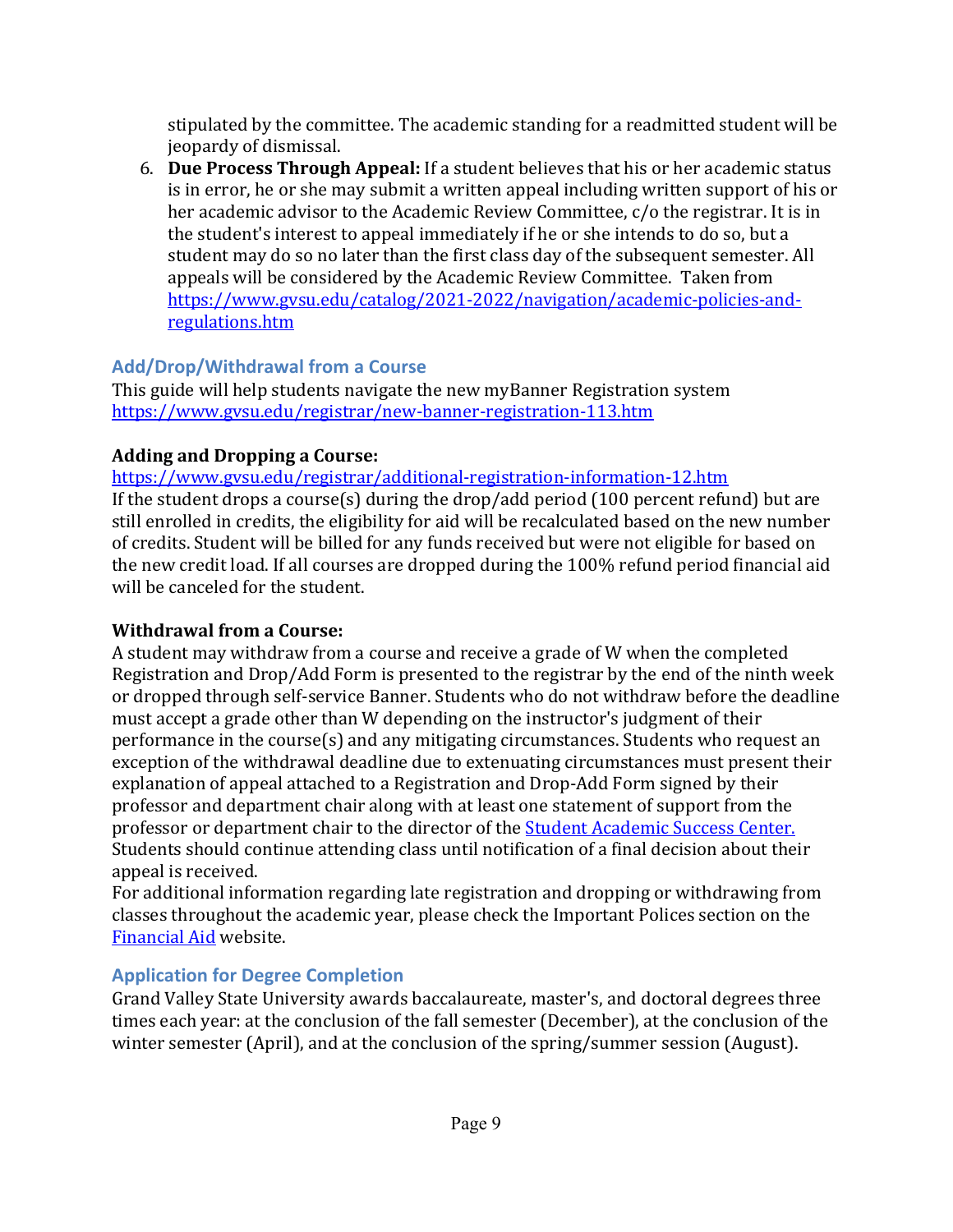Degree candidates must notify the registrar of their intention to graduate by completing an electronic application in myBanner prior to the semester in which their degree requirements will be complete.

Degree candidates will be allowed 30 days after the last day of the semester or session to complete all requirements and provide evidence of satisfactory completion to the registrar. No degree will be awarded until all temporary grades are removed. After the 30-day deadline, all remaining candidates will be dropped from candidacy status, and those students must reapply for some subsequent degree date. The candidacy deadline for each semester is listed in the schedule of classes on the Web. Exceptions to this policy will be based solely on extenuating circumstances beyond the control of the student. Any request for an exception must be made in writing to the registrar.

#### **Commencement**

Information concerning Commencement announcements, caps and gowns, invitations, tickets, time and place, assembling, and other relevant items will be mailed to all eligible degree candidates (see Application for Degree section, previously listed) by the Office of Student Life prior to the event.

#### **Class Attendance**

Attendance policies regarding each course will be outlined in the course syllabus provided by the individual instructors.

At Grand Valley, regular attendance in class and other course activities is considered an essential part of the students' educational experience and a requirement for an adequate evaluation of student academic progress.

Coursework missed because of excused absences should be made up to the satisfaction of the instructor. Although makeup work will not remove the full adverse effect of the absence in all cases, faculty members will make reasonable accommodations for students when an absence is excused. The accommodations available will vary with course and program. The degree of the effect upon grades will vary with the nature and amount of work missed and must be measured according to the instructor's best judgment. In case of excessive absences, the instructor may refuse to grant credit for the course. Under some circumstances, an incomplete grade followed by a resolution according to university policy, or withdrawal from the course, is appropriate.

Absences due to the following reasons should be treated as excused: 1) absences of students who miss class due to active participation in an intercollegiate event; 2) absences due to the observance of religious holidays, see PC 9.6, Religious Inclusion Policy; 3) absences due to military duty; 4) absences due to jury duty, or appearance in court or other government hearings; 5) student medical conditions that preclude class attendance; 6) birth or adoption of child; and 7) absences due to attendance at an academic and/or professional conference. Instructors have discretion to determine whether absences for other reasons should be treated as excused (e.g. study abroad program).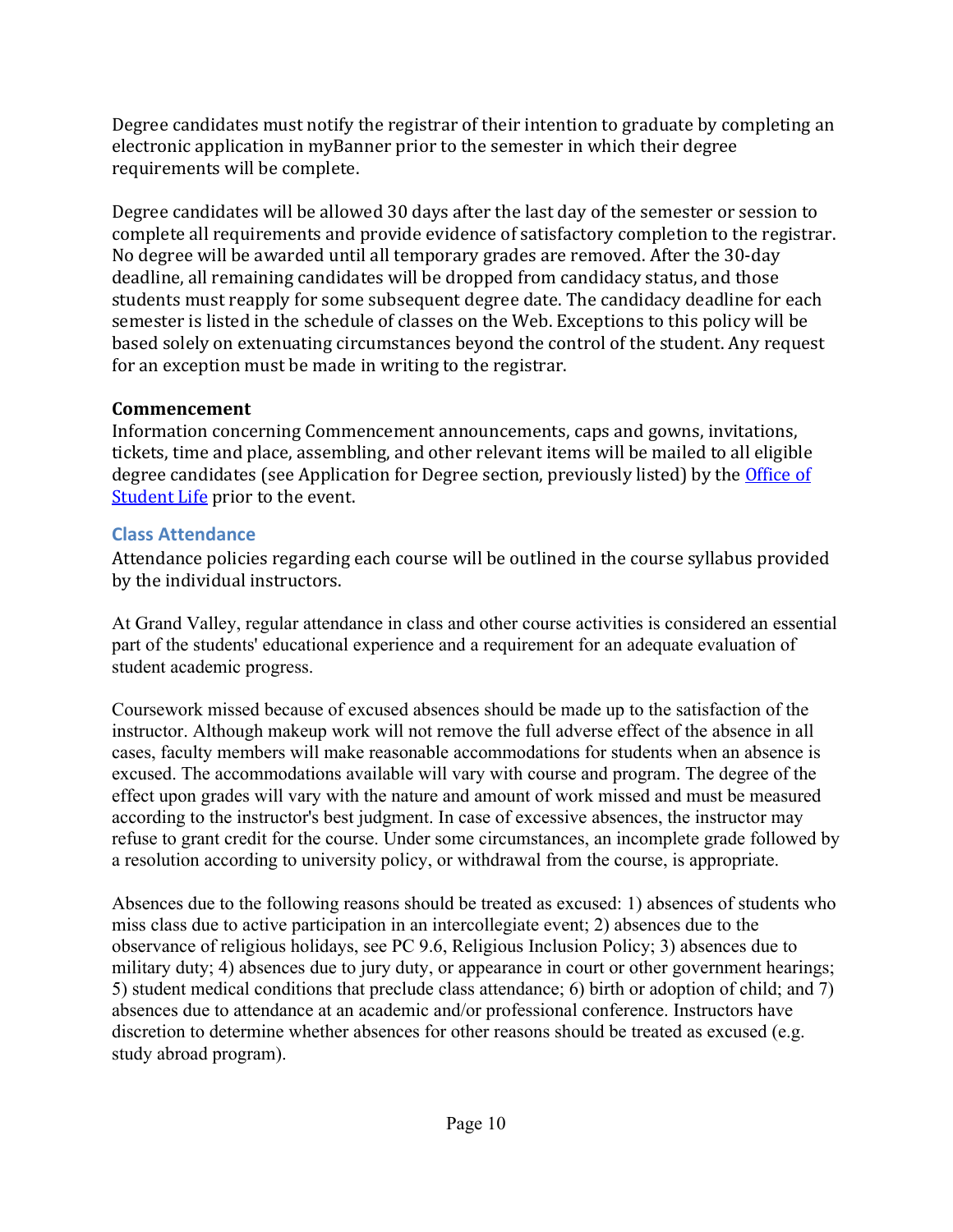#### **College Level Examination Program (CLEP) Test**

Credit is granted for subject examinations offered by CLEP; however, no credit is granted for the CLEP general examinations. Required minimum scores are available on request from the Admissions Office or the Registrar's Office. Native speakers of a language other than English will not be granted CLEP or AP exam credit for that language.

#### **Degree Requirements**

The following requirements apply to all undergraduate degree-seeking students:

- $\circ$  A minimum of 120 semester hours
- $\circ$  A cumulative GPA of at least 2.0
- $\circ$  A graduation major with at least a 2.0 average
- $\circ$  A minor, if elected, with a 2.0 GPA
- $\circ$  General education requirements
- $\circ$  Cognate for Bachelor of Arts or core for Bachelor of Science degree
- $\circ$  Capstone course
- $\circ$  The last 30 semester hours toward a baccalaureate degree must be earned in Grand Valley courses
- $\circ$  A minimum of 58 semester hours must be earned at a senior institution
- $\circ$  A minimum of 12 Grand Valley earned semester hours must be included in the major (six for the minor)

#### **Disability Support Services**

The mission of Disability Support Resources (DSR) is to provide support resources and accommodations that enhance the environment for persons with disabilities and to help educate the university community on disability issues.

Grand Valley State University (GVSU) is committed to providing access to programs and facilities for all students, faculty and staff. GVSU promotes the inclusion of individuals with disabilities as part of our commitment to creating a diverse, intercultural community. It is the policy of GVSU to comply with the Americans with Disabilities Act as amended by the ADA Amendment Act (2008), Section 504 of the Rehabilitation Act of 1973, and other applicable federal and state laws that prohibit discrimination on the basis of disability. GVSU will provide reasonable accommodations to qualified individuals with disabilities upon request.

For additional information follow the link to Disability Support Services: http://www.gvsu.edu/dsr/

#### **Disruptive Behavior Policy Statement**

**Disruptive Conduct:** Disrupting or impeding University operations or activities including teaching, research, administration, other authorized University and non-University activities which occur at the University; obstructing access to University facilities, property, or programs; or causing, inciting, or participating in any disturbance that presents a clear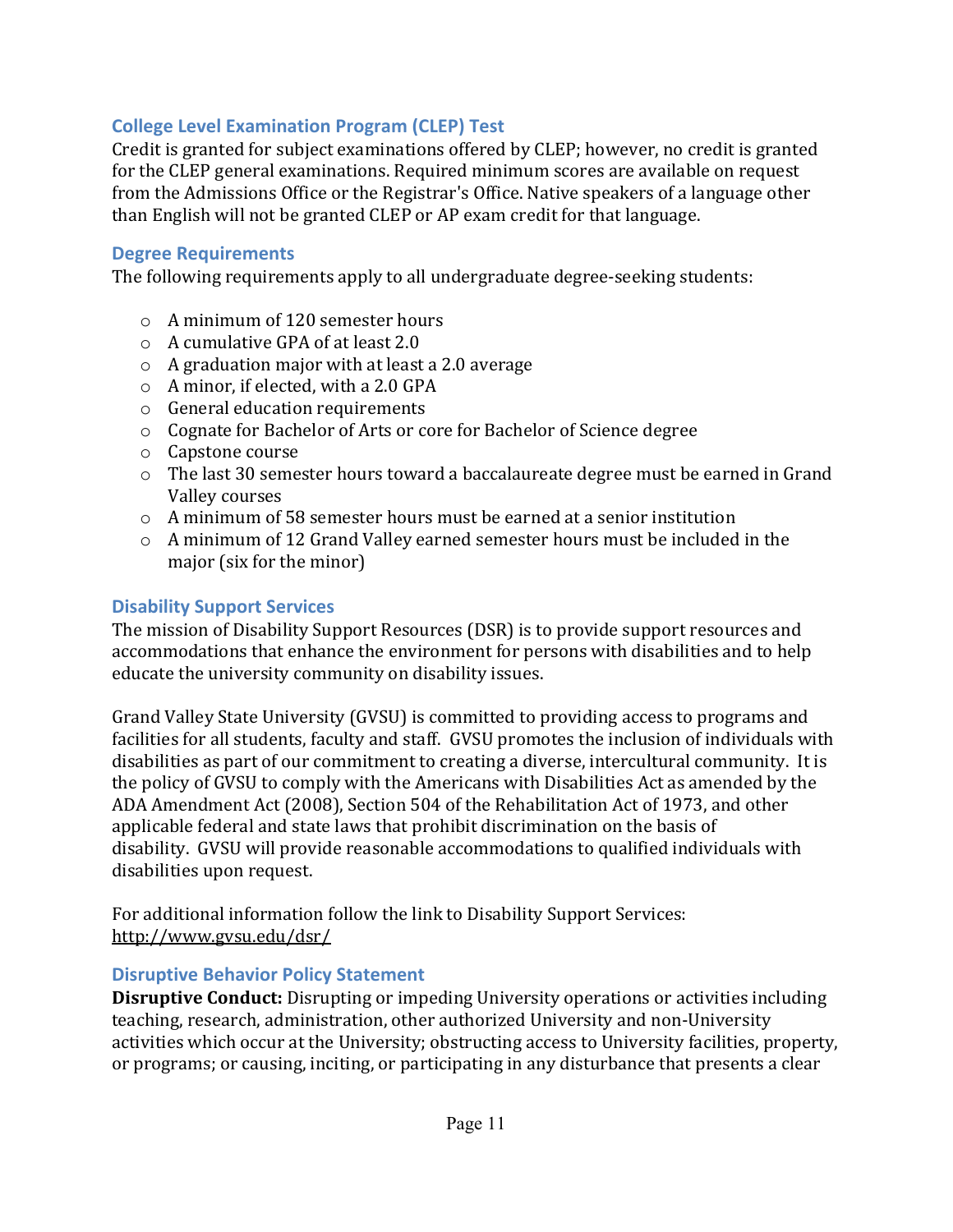and present danger to self or others, causes physical harm to others, or damages or destroys property.

https://www.gvsu.edu/policies/policy.htm?policyId=871BB7E0-D491-424A-9E3A6DCE9D664F37&search=#statement

#### **Dress for Success**

It is important and required to dress professionally when attending the following functions: professional tours, practicum and professional meetings. Jeans are considered inappropriate dress. Failure to dress appropriately for the above-mentioned functions or other functions added by Faculty will result in the faculty having to enforce disciplinary action. 

#### **Family Education and Rights Privacy Act (FERPA) Law**

It is the charge of the registrar to maintain complete and accurate academic records for Grand Valley State University and its past and current student populations. Much of the record keeping is required by either state or federal mandate. Grand Valley adheres to the compliance guidelines of the Family Educational Rights and Privacy Act of 1974, as amended. A statement of the compliance policy is available in the Student Assistance Center and is published in the Student Code.

#### **Final Grade**

Final grades are reported at the conclusion of each academic term and become part of the official record of the student. Final grade reports are available on the Web within one week of the last day of the examination period unless interrupted by university closure for holidays.

#### **Financial Aid**

If students have questions or inquiries regarding financial aid, go to the following link: http://www.gvsu.edu/financialaid/

#### **HIPAA Law**

HIPAA is a federal law related to health insurance and medical privacy. Students who have access to protected health information through clinical placements must be trained in HIPAA compliance. Students who have access to certain health related information through their practicums are required to receive training on HIPAA privacy practices. If a student is not sure whether they should receive training in this area, please contact the major advisor.

#### **Incompletes**

The grade of I, incomplete, indicates that a student was doing satisfactory work, but due to nonacademic reasons beyond the student's control, the student was unable to complete the remaining requirements of the course. A student cannot graduate with an incomplete on their record. The grade of incomplete is only appropriate when all of the following conditions are met: (a) the student is doing satisfactory work in the course and the unfinished requirements can be clearly delineated, (b) the unfinished requirements constitute a relatively small part of the course, and the incomplete is requested in the last 20 percent of the semester, and (c) the student has justifiable reason(s) why the work cannot be completed by the end of the semester.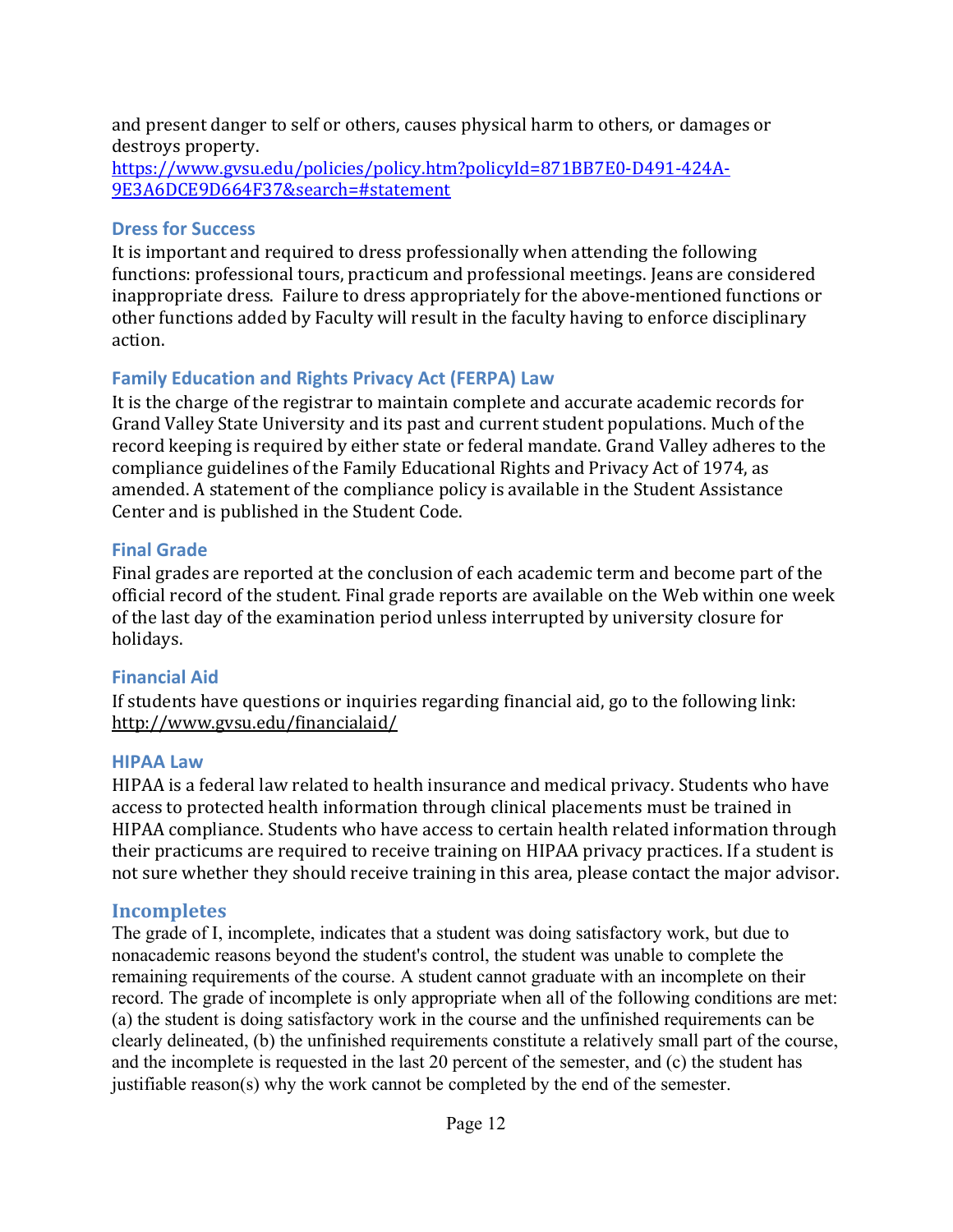An Incomplete Grade Form must be submitted to the department chair and to the Dean's Office. A student is expected to complete course requirements according to the following schedule: fall semester incompletes, end of winter semester; winter and spring/summer incompletes, end of fall semester. Instructors are required to file a change of grade form or request an extension of the I grade at the end of each semester. An extension may be granted by the instructor under exceptional circumstances, such as illness or call to military service.

The Registrar's Office will notify the student, the instructor, and the appropriate dean's office six weeks prior to deadline for a grade change. If the instructor is not available during the process for removing the incomplete, the unit head shall decide on how to proceed. A student for whom the incomplete course was a prerequisite may take a subsequent course only if the instructor of the course and the instructor who granted the incomplete both grant permission.

#### **Registration**

**New undergraduate students:** Course selection is completed during the New Student Advising and Registration program. Complete orientation/registration information is mailed to all new students before their intended term of entry.

**New graduate students:** Complete registration information is sent to all new students before their intended term of entry.

**Advance registration:** Intended primarily for all currently enrolled and former students and is normally held mid-to-late March for the upcoming spring/summer, fall, and winter semesters.

**Late registration:** Occurs once the semester has begun. Any student who adds a new schedule (without existing registrations) at that time will be assessed a \$50 nonrefundable late registration fee. Courses beginning after the fifth class day and workshops or similar offerings without a prescribed registration process will be free of the late fee assessment on the first class day.

**Schedule revision or drop/add:** This is held concurrently with all registrations. A student may drop or add any course for which prerequisites have been met and capacity permits. Additional tuition charges may be due when a student adds credits. Under exceptional circumstances, a student may be allowed to add a course after the deadline. The completed transaction, accompanied by support from the instructor, department chair, and college dean, must include a \$25 late add fee and any additional tuition. Specific dates and times for all registrations are set by the registrar and listed in the schedule of courses and in the academic calendar. For more information on the financial regulations regarding late registration and dropping or withdrawing from classes, click on the Important Policies section on the Financial Aid website.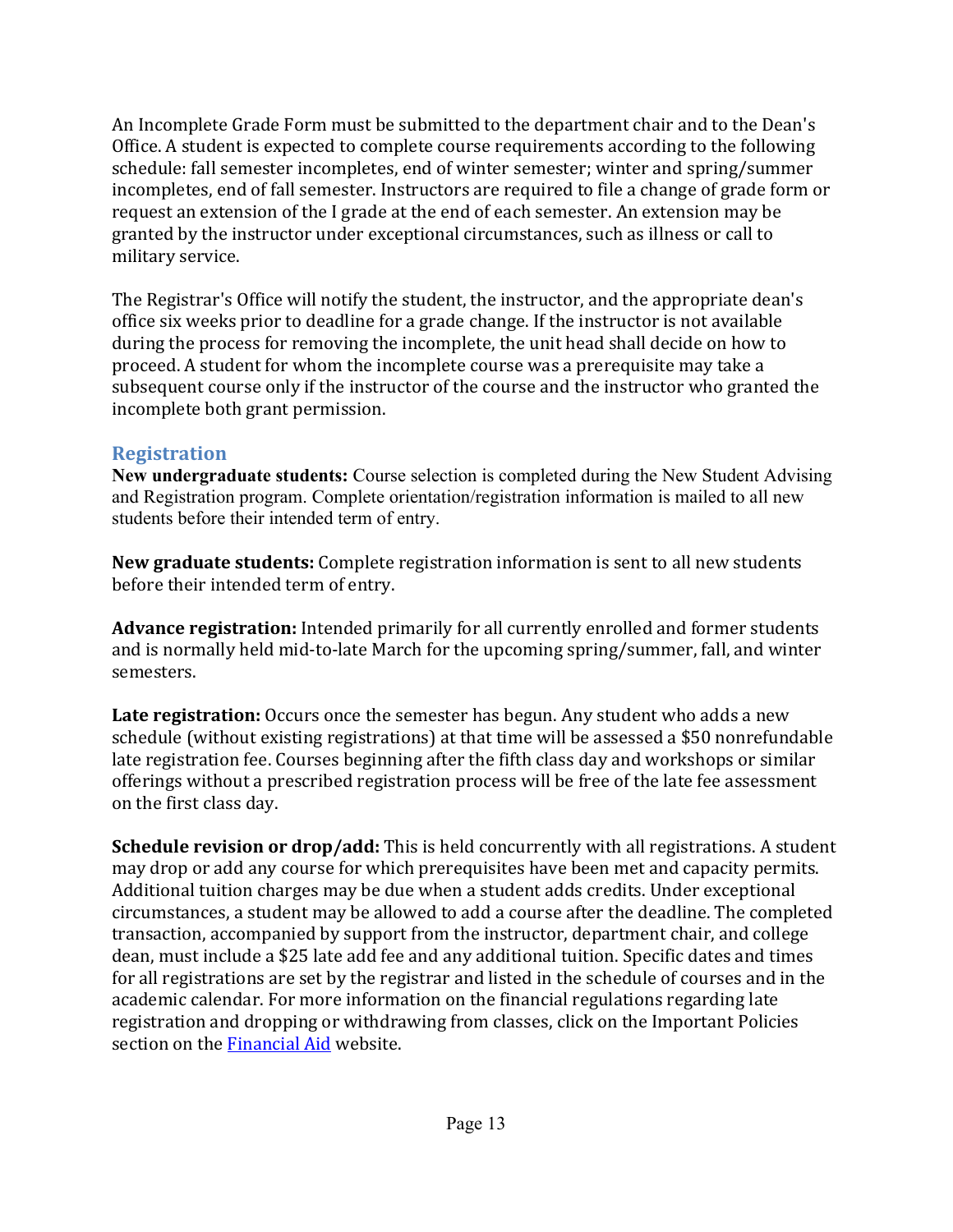**Registering for two sections of the same course:** Students may not be simultaneously enrolled in two sections of the same course unless specifically designated as repeatable for credit by a department or unit.

### **Repeating of General Courses (excluding HIM courses)**

A student may repeat any course one time. When repeating a course, the grade earned shall be the grade of record but the grades of all courses attempted will remain on a student's official transcript.

Students who repeat a course will have only the grade and credit of the most recent instance of the course counted toward their GPA and earned hours, regardless of whether the most recent grade is lower or higher. Grades of I, W, AU, CR, or NC do not replace an earlier grade.

Repeating a course more than once is allowed only with the approval of the student's academic advisor. In cases when the course is not in the student's academic advisor's unit, approval to repeat the course must be approved by the appropriate unit head of the department where the course is offered.

Please note: Many undergraduate secondary admission programs and postgraduate professional programs routinely recalculate students' undergraduate GPAs to include repeated coursework. The inclusion of repeated grades may lower your overall GPA when applying to such programs. Students should consult with prospective programs regarding their policies before applying.

For additional information regarding changes in federal regulations and impacts on financial aid for repeating courses, please check the Important Policies section on the Financial Aid website.

#### **Course Repeat Appeal Process**

If an advisor for undergraduate students/programs declines a student's request to repeat a course more than once, the student may appeal the decision by putting the request and the rationale for the request in writing and submitting both to the unit head of the program in which the course is located. If the unit head declines the appeal, or is the original decision maker, the student may then submit the appeal to the dean of the college in which the course is located.

#### **Student Academic Grievance Procedures**

Academic grievances are generally defined as those involving (a) procedures, policies, and grades in courses, (b) major, minor, or program (graduate or undergraduate) degree  $r_{\text{equirements}}$  (c) general undergraduate university graduation requirements, such as general education, total credit, or residency requirements, or (d) graduate degree requirements, such as total credit or residency requirements. Filing of a grievance is required by the end of the following regular semester after notification of grade or receipt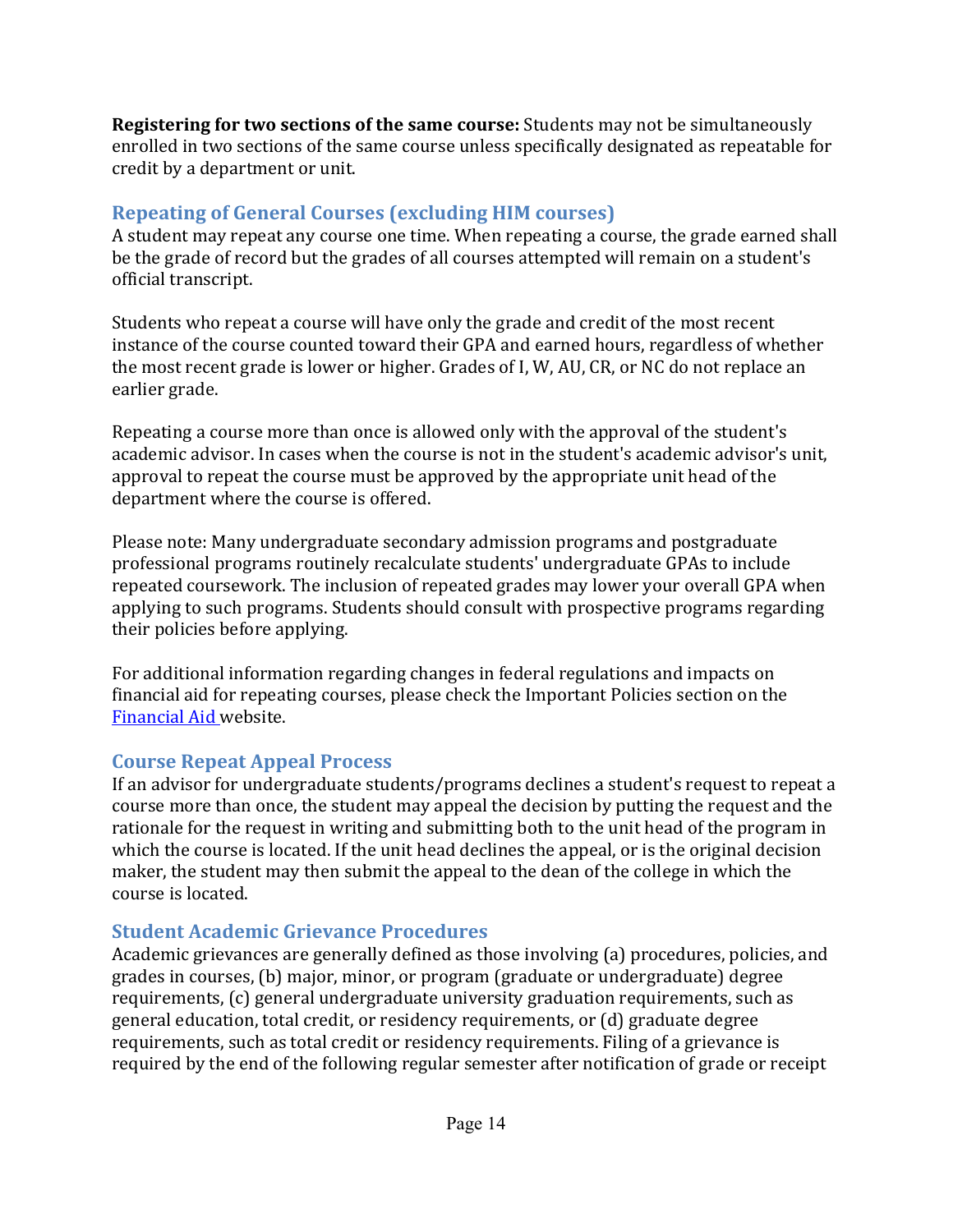of adverse decision. Appeals of decisions must take place 30 days after receipt of notification.

**A. Resolution of an academic grievance involving procedures, policies, and grades in individual courses.** The resolution of academic grievances is based on two principles: first, that the resolution of a grievance should be sought at the lowest possible level, and second, that pathways for appeal exist for both faculty members and students. Resolution should be pursued as follows:

- 1. An appeal to the instructor. Normally, the instructor must respond to an appeal within 30 days of receipt of the appeal.
- 2. If the grievance is not resolved to the student's satisfaction, a further appeal could be made to the unit head who may request that the appeal be put in writing. Both the student and the faculty member will be notified in writing of the unit head's decision, within 30 days of receipt of the appeal.
- 3. If the disposition by the unit head is not acceptable to either party, an appeal in writing may be made by either party to the dean of the college. If the dean feels that there is some merit in the written grievance, he or she may establish a committee to review the grievance and make a recommendation within 30 days to the dean. Such a committee may include a representative of the dean's office, a faculty representative from the college of the course under appeal, and a student representative. If a student representative is to be included in the committee, the student that is a party to the appeal must sign a FERPA release/waiver prior to the committee convening. Within 30 days of receiving the committee's recommendation in the latter procedure, the dean shall rule on the grievance. Both the student and the faculty member will be notified in writing of the dean's decision. The dean's review and judgment in the case will be final.

#### **B. Resolution of an academic grievance involving fulfillment of program, major, or minor degree requirements** should be pursued as follows:

- 1. An appeal to the unit head or graduate program director.
- 2. If the grievance is not resolved to the student's satisfaction at this level, an appeal to the dean of the college would be possible, in the same manner as outlined in (A).

#### **C. Resolution of an academic grievance involving fulfillment of general undergraduate university requirements,** should be pursued as follows:

1. a) For general education, an appeal should be made to the general education director. b) For residency requirements, students should contact their academic advisor to request the appropriate approvals for the student's program.

c) For supplemental writing skills (SWS) requirements, an appeal should be made to the director of SWS.

2. If at this point the grievance is still not resolved to the student's satisfaction, a further written appeal could be made to the provost or the provost's designate. In this case, the provost or designate may establish a committee to review the grievance and make a recommendation within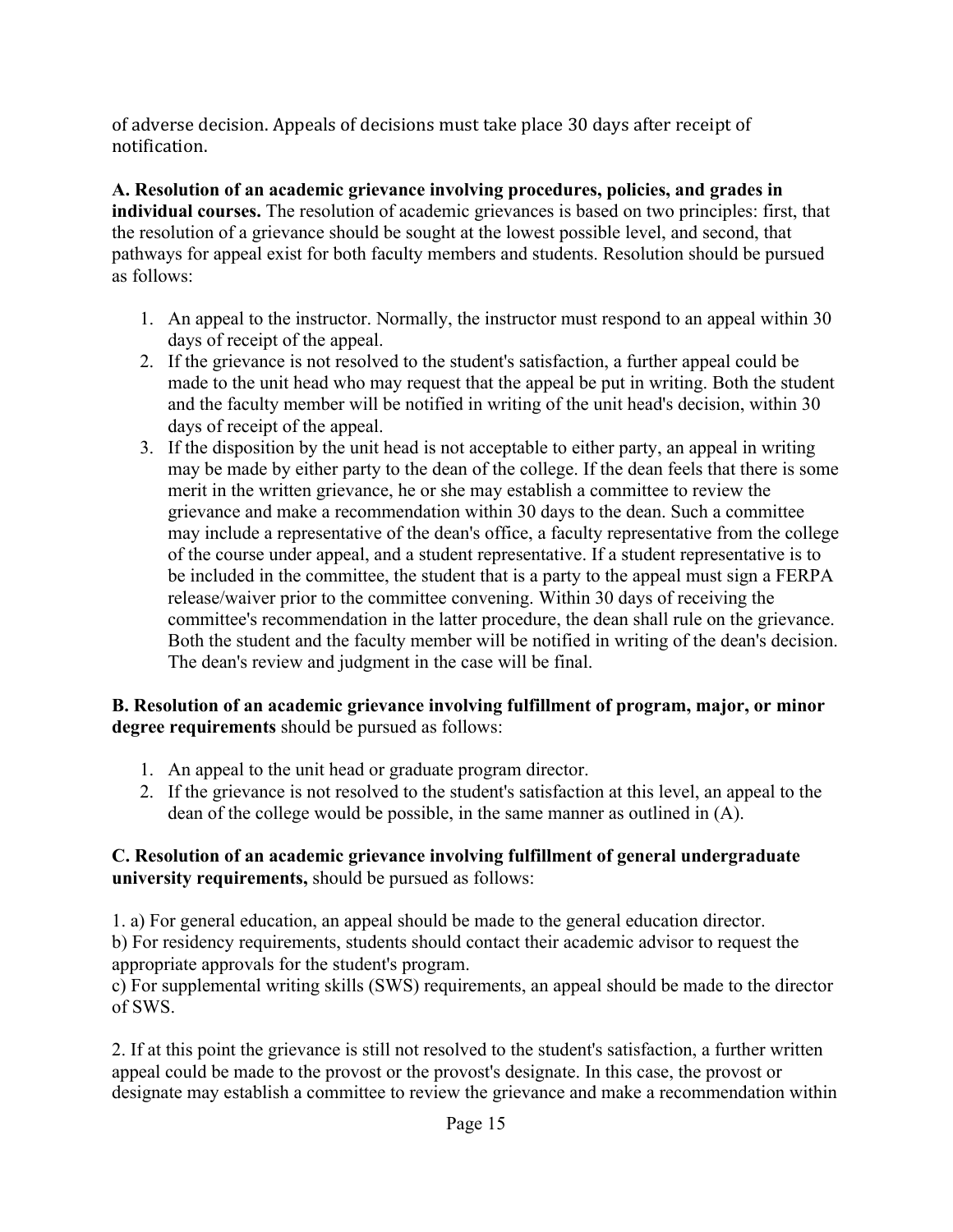30 days. Such a committee shall include a representative of the provost's office, a faculty representative related to the student's major, and a faculty representative from outside the student's college. Upon receiving the committee's recommendation, the provost will render a final judgment in the case.

#### **D. Exceptions to institutional graduate degree requirements sought by individual students will be determined by the dean and the provost or the provost's designate.**

The student filing the grievance may have an observer from the Dean of Students Office or a person of their choice attend any meeting at which the student appears. The faculty member involved in the grievance may have an observer of their choice attend any meeting at which the faculty member appears.

#### **Student Code of Conduct**

Standards of conduct are established in order to generate an atmosphere in which the goals and objectives of the institution can flourish. Individual rights can only be ensured with acceptance of individual and group responsibilities and respect for the rights of others. Individuals attending Grand Valley State University (GVSU) automatically place themselves under the applicable rules and regulations of the institution. The conduct system, herein described, provides full due process and is consonant with constitutional guarantees. For more information regarding student conduct click here.

#### **Student Credit Load**

Most courses carry three hours of credit. To complete a bachelor's degree in four years, a student should carry a minimum of 15 hours each semester. First-semester freshmen and students on academic probation may not carry loads greater than 20 credits per semester. Students who elect to take an extended course load of 20 credits or more must acquire approval from the director of the Student Academic Success Center.

#### **Supplemental Writing Skills**

The university requires that all students take two Supplemental Writing Skills courses. These courses, which have Writing 150 or Writing 130 with a grade of  $C$  (not  $C$ -) or better as a prerequisite, are designated SWS in each semester's course schedule. Please read the schedule carefully, because not all sections of a multisection course are necessarily SWS sections. Those that are not designated SWS do not result in SWS credit. The SWS courses need not add to a student's program because they may also count as courses in general education or the major. Transfer students with a MACRAO must take one SWS course (normally in the student's major).

Courses that have received the SWS designation are not merely courses that require written assignments; they adhere to certain guidelines. Students turn in a total of at least 3,000 words of writing during the term. Part of that total may be essay exams, but a substantial amount of it is made up of finished essays or reports or research papers. The instructor works with the students on revising drafts of their papers, rather than simply grading the finished piece of writing. At least four hours of class time are devoted to writing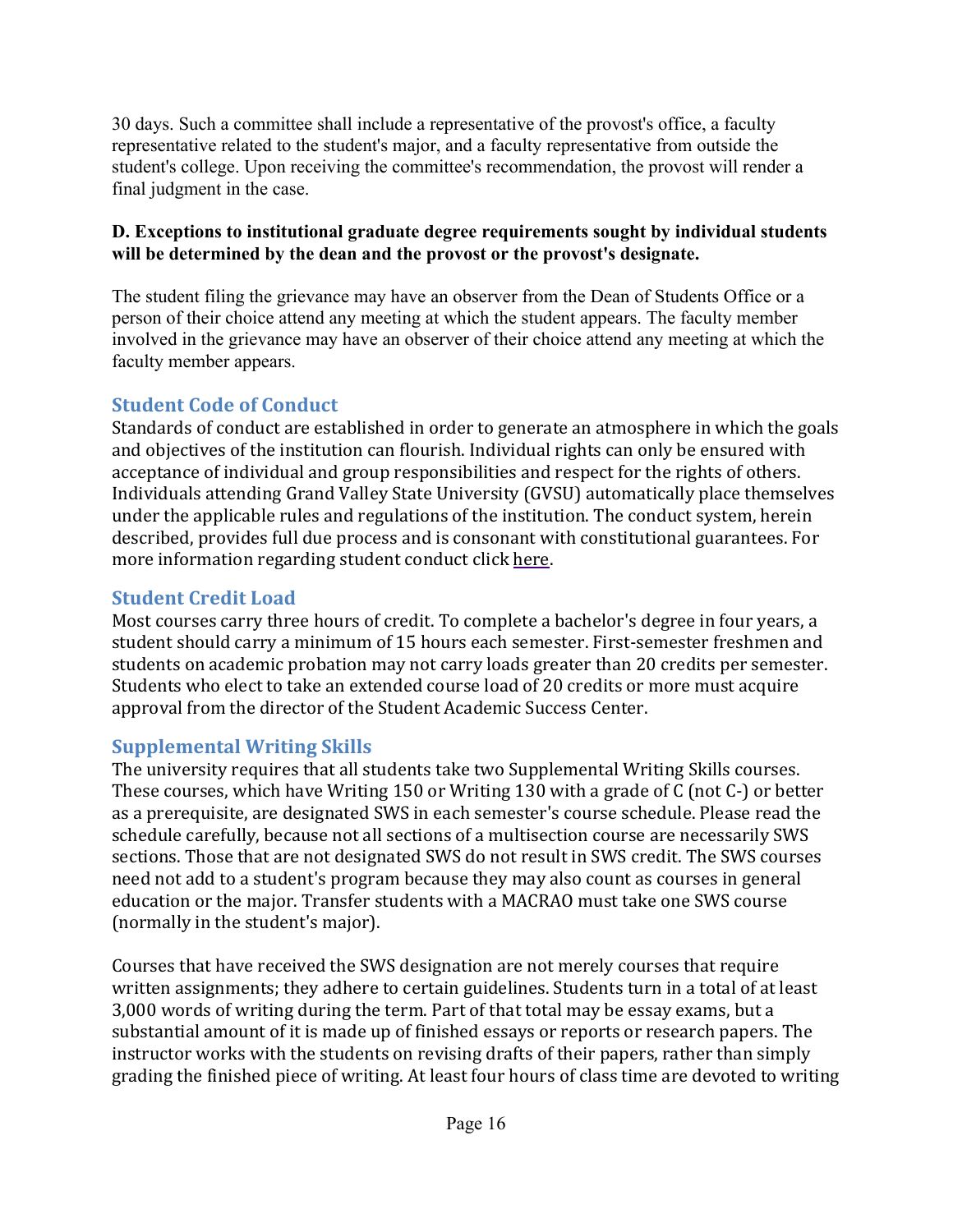instruction. For a three-credit course, at least one-third of the final grade is based on the writing assignments.

Students must pass the writing skills courses (Writing 150 or Writing 130 and the two SWS courses) with a grade of C or better in each course. Students with a grade of C- or lower in an SWS course may repeat the course or pass another SWS course with a grade of C or better before graduation. Transfer students with the MACRAO must pass one SWS course with a grade of C or better. Students may receive SWS credit for courses taken as credit/nocredit as long as the course has already been officially approved and designated as an SWS course.

Questions regarding the SWS program should be addressed to the University Writing Skills Committee.

gvsu.edu/sws

| Grade        | <b>Quality Points</b> |           | Grade Significance    |
|--------------|-----------------------|-----------|-----------------------|
| A            | 4.0                   | <b>CR</b> | Credit                |
| $A-$         | 3.7                   | NC.       | No Credit             |
| $B+$         | 3.3                   |           | Incomplete            |
| B            | 3.0                   | W         | Withdrawal            |
| $B-$         | 2.7                   | AU        | Audit                 |
| $C+$         | 2.3                   | X         | Deferred              |
| $\mathsf{C}$ | 2.0                   | <b>NR</b> | No Report             |
| $C -$        | 1.7                   | P         | Pass                  |
| $D+$         | 1.3                   | <b>PS</b> | Pass                  |
| D            | 1.0                   | <b>PD</b> | Pass with Distinction |
| F            | 0.0                   | R         | Research              |
|              |                       |           |                       |

#### **System of Grading**

GPA is computed by dividing the number of quality points earned by the number of semester credits attempted (only those graded A-F). The GPA is used to determine academic standing, eligibility to participate in certain curricular and cocurricular programs, academic honors, and academic standing, which may include probation, jeopardy of dismissal, or dismissal. A minimum GPA of 2.0 for undergraduate students and 3.0 for graduate students is required for graduation. Some programs require a GPA in excess of the minimum to satisfy major requirements.

Credit at the graduate student level will be awarded for grades of  $C(2.0)$  or better. This includes all graduate coursework and core, background, and foundation courses. Grades below C will be calculated in a student's GPA, but the credits will not count toward the degree.

#### **Transcripts**

Transcripts of students' academic records are available from the Registrar's Office. Requests for an official transcript bearing the signature of the registrar and the university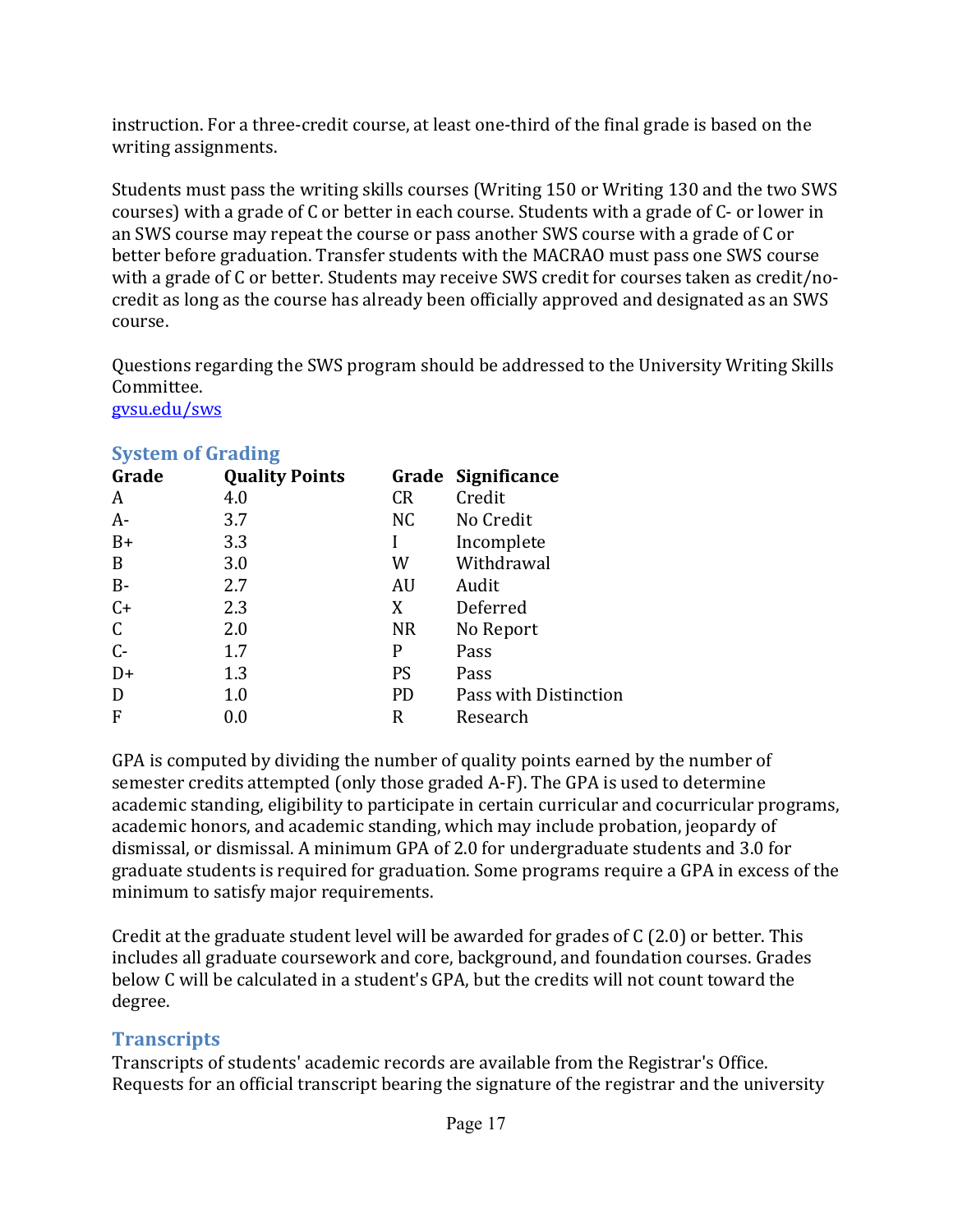seal will be prepared and processed electronically or mailed within one business day. Unofficial transcripts will be prepared immediately for currently enrolled students. Unofficial transcripts are available at any time on the Web at no charge through *myBanner*. No transcripts will be released if a student has an encumbrance or indebtedness to Grand Valley State University. To comply with the federal mandate, transcripts will not be released without a signed, written request from the student.

# **Curriculum**

#### **CAHIIM Curriculum Domain Requirements**

CAHIIM is an independent accrediting organization whose Mission is to serve the public interest by establishing and enforcing quality Accreditation Standards for Health Informatics and Health Information Management (HIM) educational programs. Taken from: http://www.cahiim.org.

#### **Program Objectives**

The Health Information Management (HIM) Program offered by Grand Valley State University (GVSU) is to develop the skills and qualities needed to fulfill the complex role of a health information management practitioner and to develop the critical thinkers that will encourage continuing growth in the profession. The HIM Program will prepare exceptional professionals who will impact the health information management profession today and tomorrow by creating a learning environment that provides the skills and techniques that encourage life-long learning.

- Educate students to become successful health information professionals within a variety of health care sectors such as: Acute care facilities, third party payers, medical group offices, long-term care, correctional facilities, public health and research institutions.
- Provide continuing education opportunities within the community for health information management professionals.
- Educate students on the electronic health record (EHR) through the Health Care Information Systems minor to provide knowledge and application of functionality of the EHR.
- Support faculty development through continuing education opportunities, enrollment in a terminal degree program, active in scholarship and mentoring.

#### **Health Information Management Curriculum**

Student should contact their advisor for questions regarding the curriculum. See **Appendix C: HIM Curriculum.**

#### **Professional Course Descriptions (AHS and HIM)**

For the course descriptions see Appendix D: Course Descriptions

| <b>GVSU Standardized Grading Scale</b> |  |
|----------------------------------------|--|
|                                        |  |

| $\mathbf{A}$        | 100-94                              | $\sqrt{2}$<br>ີ | <b>70</b> .<br>$\overline{a}$ |
|---------------------|-------------------------------------|-----------------|-------------------------------|
| ∸ ∼<br>$\mathbf{u}$ | 90<br>ч<br>$\overline{\phantom{0}}$ | $\sqrt{2}$<br>◡ | $\mathbf{z}$<br>76 -          |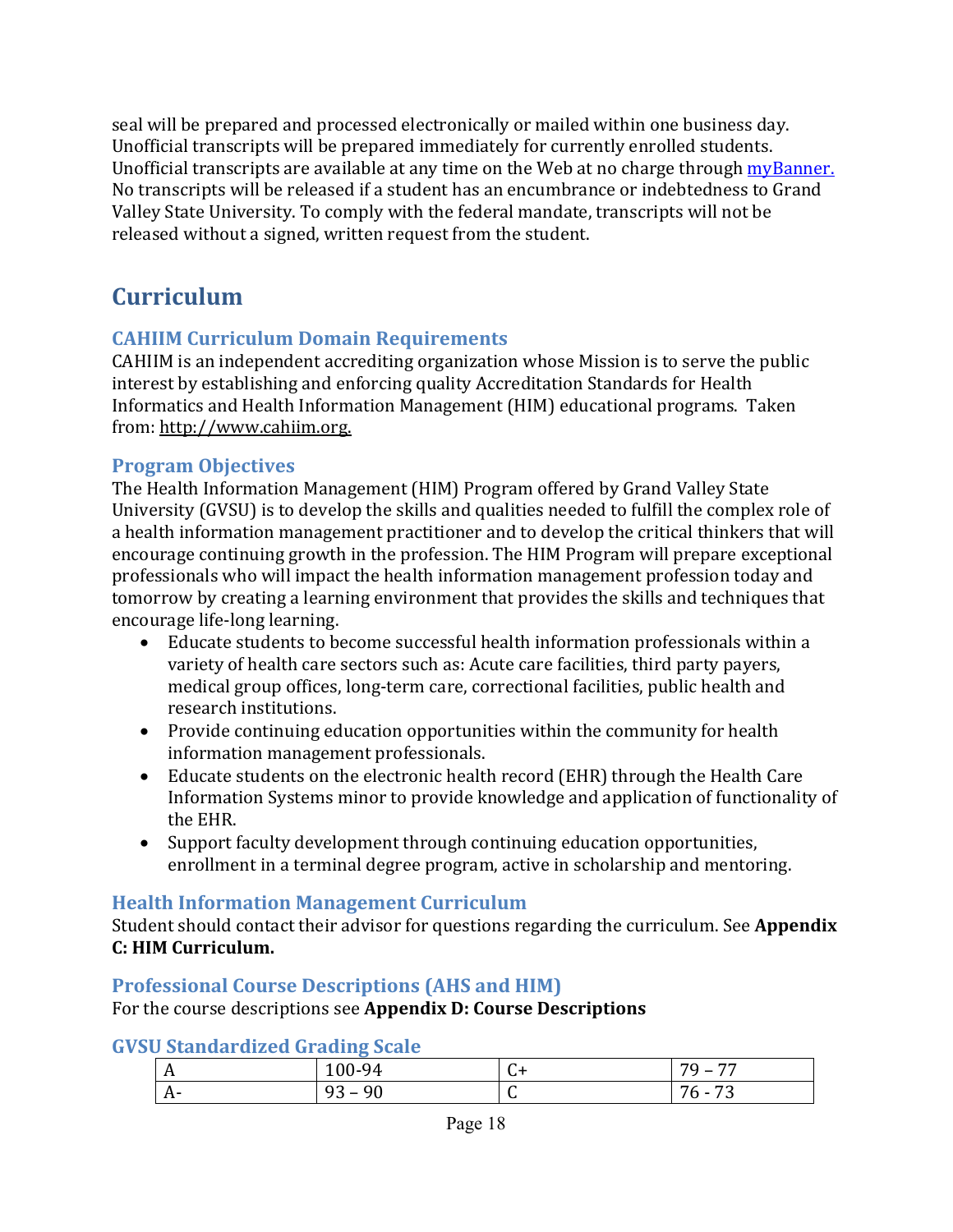| $B+$  | $89 - 87$ | <b>UT</b> | $72 - 70$ |
|-------|-----------|-----------|-----------|
| D     | $86 - 83$ | D+        | $69 - 67$ |
| $B -$ | $82 - 80$ | ◡         | $66 - 63$ |

 $A =$  Student has demonstrated mastery of the course materials, are well qualified for subsequent courses in this subject area, and may be expected to perform well in such courses.

 $B =$  Student has demonstrated a clear understanding of the course materials, are prepared to take subsequent courses in this subject, and may be expected to perform adequately in such courses.

 $C =$  Student has demonstrated a basic comprehension of the course materials and are qualified to take subsequent courses in this subject area but may be expected to perform only at a minimally adequate level in such courses.

 $D =$  Student has demonstrated only an elementary familiarity with the course materials and are technically qualified to take the next course in this subject but may not be expected to perform well in such.

No Credits Earned = Student has not demonstrated knowledge or understanding of any meaningful portion of the course materials. Student will not be qualified to take subsequent courses in this subject area.

#### **Grade Expectations**

Students are expected to maintain a "C" or above in all professional courses. If the students earn below a "C" they will be required to retake the course. Students are only allowed two attempts at each professional course. Two unsuccessful attempts of the same course (less than a "C" or 73%) will result in dismissal from the Health Information Management Program. 

#### **HIM Advisors**

| Julie Alles, DHA, RHIA, FAHIMA              | Janna Pacey, DHA, RHIA                      |
|---------------------------------------------|---------------------------------------------|
| 500 Lafayette Ave NE, Suite 420 Office 420K | 500 Lafayette Ave NE, Suite 420 Office 420L |
| Grand Rapids, MI 49503                      | Grand Rapids, MI 49503                      |
| 616-331-5607                                | 616-331-5574                                |
| allesju@gvsu.edu                            | paceyj@gysu.edu                             |

#### **Textbooks**

The course syllabus will list any textbook(s), course  $pack(s)$ , or other resources that are required for the course. It is highly recommended that students keep their textbooks from all HIM courses, as they will assist in preparation for the Registered Health Information Administrator (RHIA) certification exam.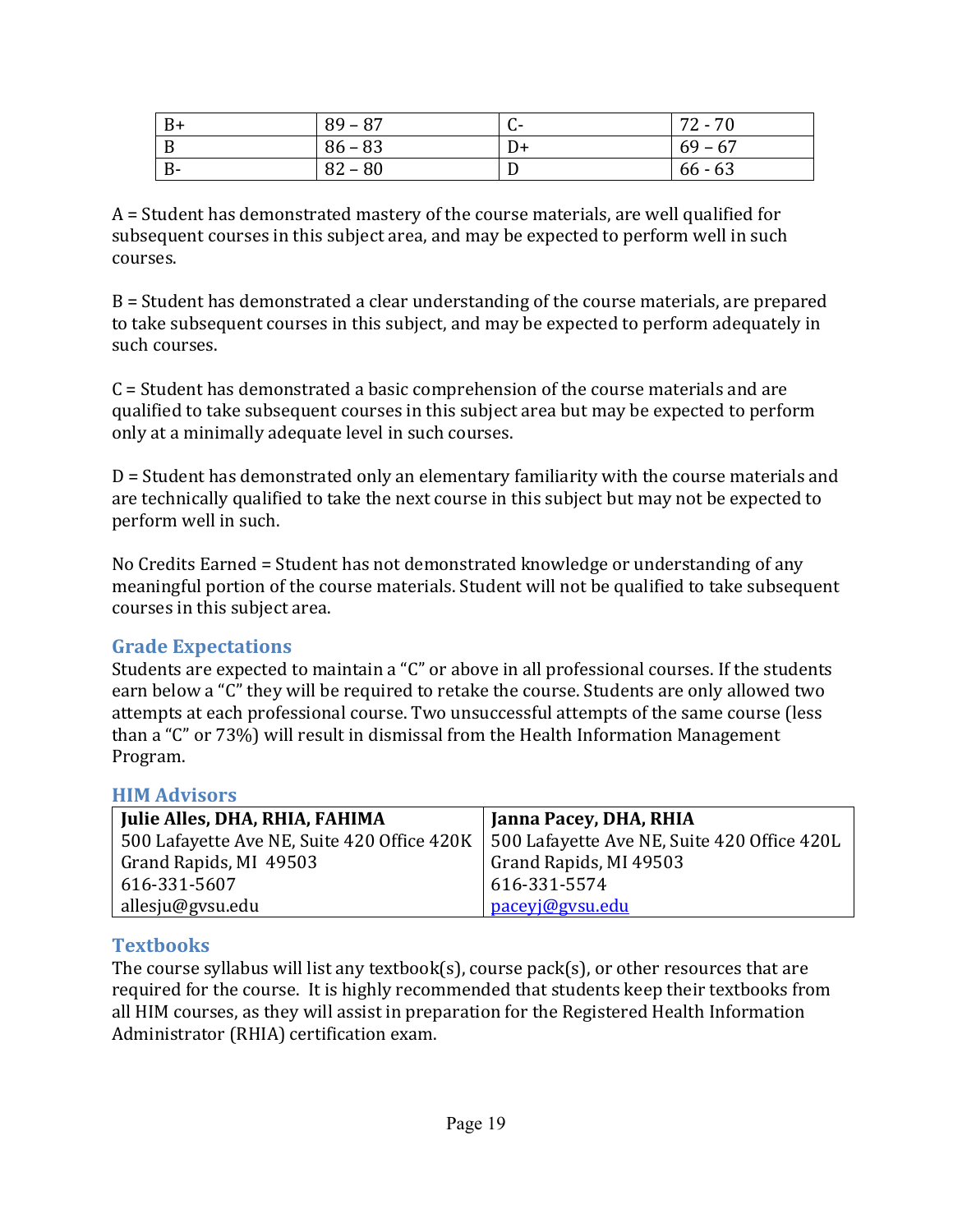#### **Blackboard**

Blackboard is the learning management system used by Grand Valley State University to offer hybrid and online courses. For more information regarding the use of Blackboard click this link: https://www.gvsu.edu/elearn/help/student-help-for-blackboard-2.htm

#### **Course Evaluations**

At the end of each semester, students will be asked to complete an evaluation on each course. Giving input is extremely valuable for program evaluation and modification; comments will not affect academic status. All evaluations are confidential so please be honest with your feedback so faculty can continue to make improvements to student learning opportunities.

#### **Structure Learning Assistance (SLA)**

Structured Learning Assistance (SLA) is an academic support program that is available to all interested students. SLA features weekly study and practice workshops in which student's master course content to develop and apply specific learning strategies for the course, as well as strengthen their study skills to improve performance in the current SLA course, and for future courses.

The content for an SLA course is identical to that of a non-SLA course. The difference is that if a student's grade falls below a "C"\*, the SLA student is **required** to attend all workshop sessions until the grade returns to a "C" or better. \*(The faculty may decide to set the mandatory "cut-off" grade higher, if he/she feels it is necessary.) If students desire, they may continue to attend the workshops voluntarily, after they have achieved the established cut-off grade, to maintain their high grades. Workshop activities frequently include study guides, collaborative learning/group activities, homework assistance, test preparation, and study skills such as discovering the students preferred learning style, efficient note-taking, time management, and test-taking strategies. Workshops meet from one to two hours per week throughout the entire semester. The workshop times are formally attached to the student's class schedule and there is **no additional charge** to the student for this support.

Students who anticipate the need for additional help in a specific course can find the SLA schedule/sections that are offered during fall and winter semesters by going on myBanner and clicking in the "Attribute Type" box, and then clicking on Structured Learning Assistance. https://www.gvsu.edu/sla-pass/

#### **Writing Centers**

The Fred Meijer Center for Writing has well-trained peer consultants that can help students to brainstorm ideas, organize content, integrate research, polish a draft, and correctly document sources. See the following link for additional information: http://www.gvsu.edu/wc/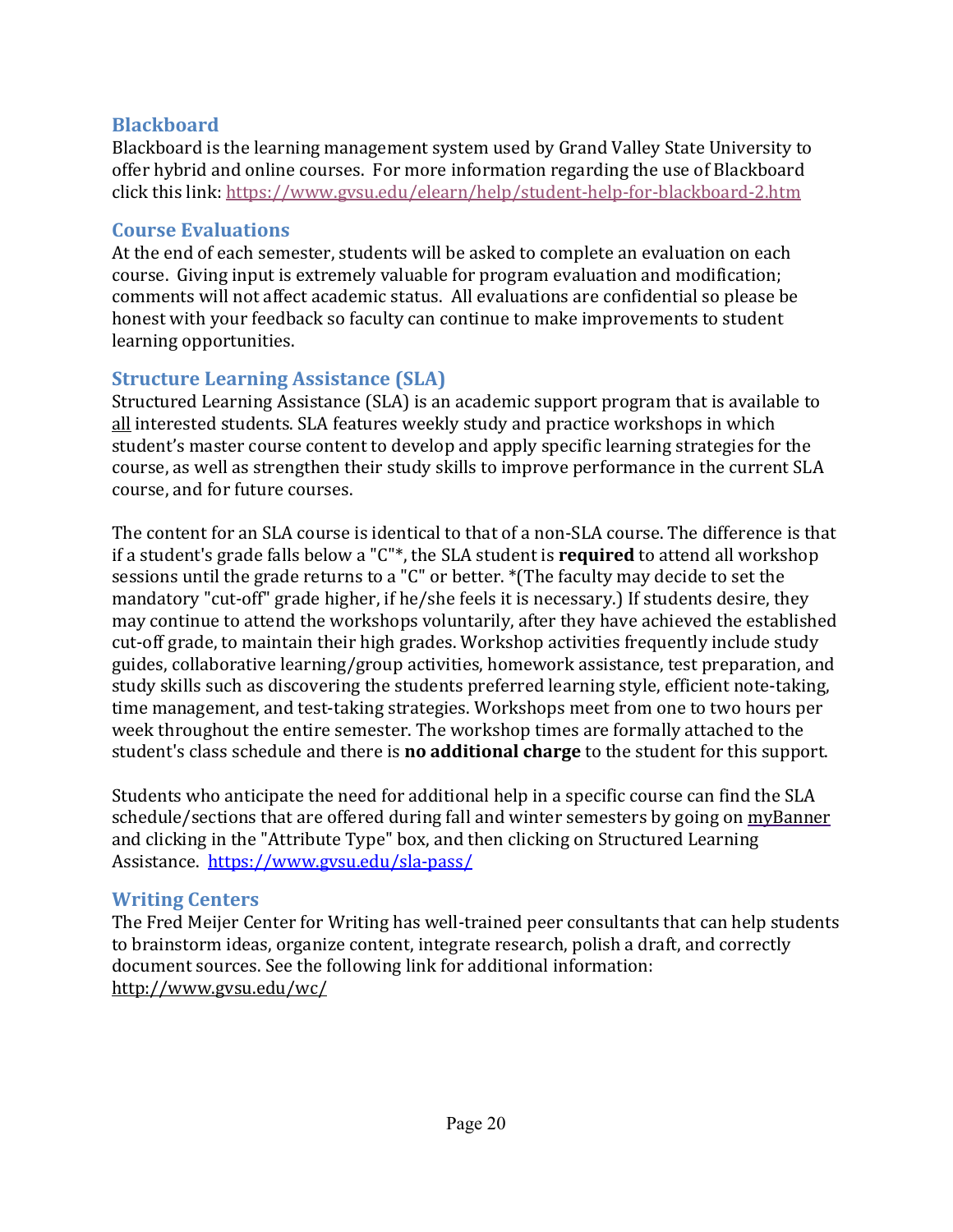# **HIM Field Practicum**

#### **Introduction to the HIM Field Practicum**

The HIM practicum is a supervised professional practice experience within a health care setting that could be completed either face to face, hybrid, or virtual. That will depend on the organizations request. Students will engage in the management and supervision of the Health Information Management Department by completing various projects. An appropriate faculty member and the placement site supervisor will evaluate the student's performance (Capstone). Only offered in the winter semester.

#### **Career Center**

From career planning to major exploration, the Career Center has students covered. We have convenient locations in both Allendale and downtown Grand Rapids. See the following link for additional information: **http://www.gvsu.edu/careers/** 

#### **Field Practicum Compliance**

HIM students will complete the Health Compliance requirements set by the College of Health Profession Compliance Officer. These requirements must be in order to complete the practicum experience. Students are responsible for the fees associated with the requirements of setting up your compliance account, vaccinations, TB testing, drug screen, finger printing CPR, and background checks and any other additional requirements added by GVSU Compliance. For any questions reach out to the HIM Clinical Placement Coordinator. See **Appendix E: Field Practicum Compliance**

#### **Registration Process for the Field Practicum**

Registering for the HIM 470 field practicum is completed a year before the course begins. At Grand Valley State University students register in March for the Spring/Summer, Fall and Winter semesters. Students will meet with their advisor in the Fall semester prior to the practicum to validate that all HIM curriculum courses have been completed with a "C" or better. See Appendix F: Course Audit for Field Practicum

#### **Field Practicum Attendance**

Students are required to complete a 10-week 400-hour field practicum in a health care setting. The GVSU Academic Calendar will be followed regarding holidays and recesses. Per GVSU policy no intern is allowed at the site during these specified dates. The preceptors will be advised of these dates.

#### **Dismissal from the Field Practicum**

A student may be removed from the field practicum for any reasonable cause including, but not limited to:

- 1. Unethical or unprofessional conduct as outlined in the AHIMA Code of Ethics
- 2. Unauthorized disclosure of confidential information
- 3. Excessive absences or tardiness
- 4. Conduct in direct violation of the policies and procedures of the health care facility to which you are assigned.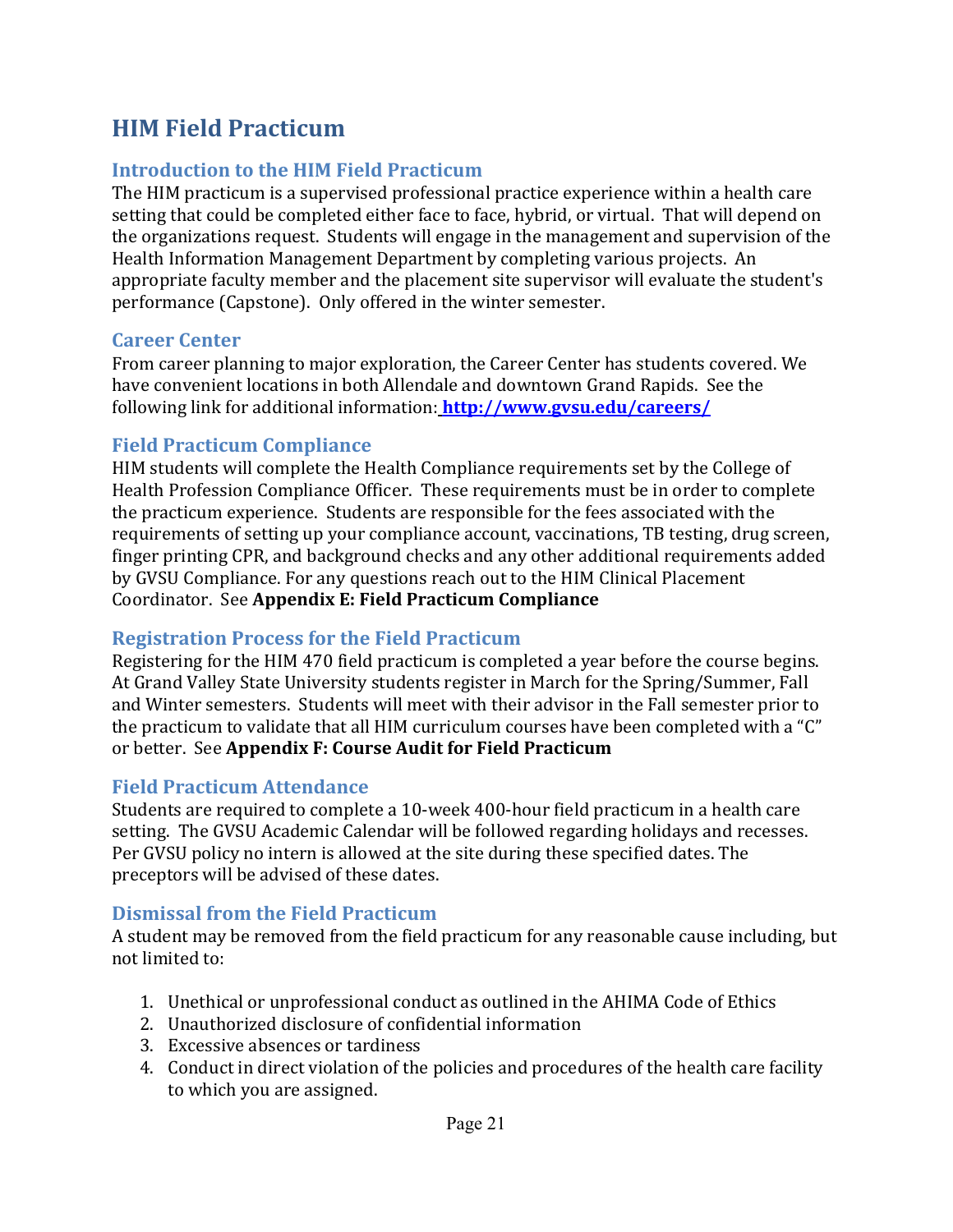If there is evidence that any of the above have occurred, the Clinical Placement Coordinator will be contacted by the Preceptor. A meeting will be conducted between the student and the Clinical Placement Coordinator to obtain the facts as to what has happened. A meeting with the Clinical Placement Coordinator and Preceptor will follow and a decision will be made as to whether or not the student will continue at the professional practice site.

If the decision is to remove the student from the site, the Clinical Coordinator will attempt to locate another site for the student. Dismissal from the professional site will prolong the length of the field practicum.

If you are removed from a professional practice site, the entire field practicum will be repeated at another site.

#### **Appeal Process of the Field Practicum**

HIM Students will follow the process of the Student Academic Grievance Procedures. If a student believes that his or her academic status is in error, he or she may submit a written appeal including written support of his or her academic advisor to the Academic Review Committee,  $c/o$  the registrar. It is in the student's interest to appeal immediately if he or she intends to do so, but a student may do so no later than the first class day of the subsequent semester. All appeals will be considered by the Academic Review Committee.

Use the following link for additional information: https://www.gvsu.edu/catalog/2021-2022/navigation/academic-policies-and-regulations.htm#anchor-25

#### **Repeating the Field Practicum**

A field practicum that results with a grade of a C- or lower must be repeated. Repeating a field practicum is considered a new field practicum and can only be repeated once. Registration for the new field practicum will take place when the field practicum is offered. The student cannot register for the new field practicum within the same semester of the initial field practicum was taken.

#### **Corrective Action Plan for Repeating the Field Practicum**

The student will work with their academic advisor to complete a corrective action plan that will be enforced on the repeated internship. See Appendix G: Corrective Action Plan

# **Completion of Degree**

#### **Graduation Audit**

Students need to meet with their academic advisor one semester prior to going out on the HIM 470 Field Practicum to verify all requirements are met.

#### **Graduation Requirements**

Student will need to have completed all courses within the HIM Curriculum with a C or better and have maintained a GPA 2.5 or above. Students must also successfully complete all CIS Minor courses. See Appendix C: HIM Curriculum.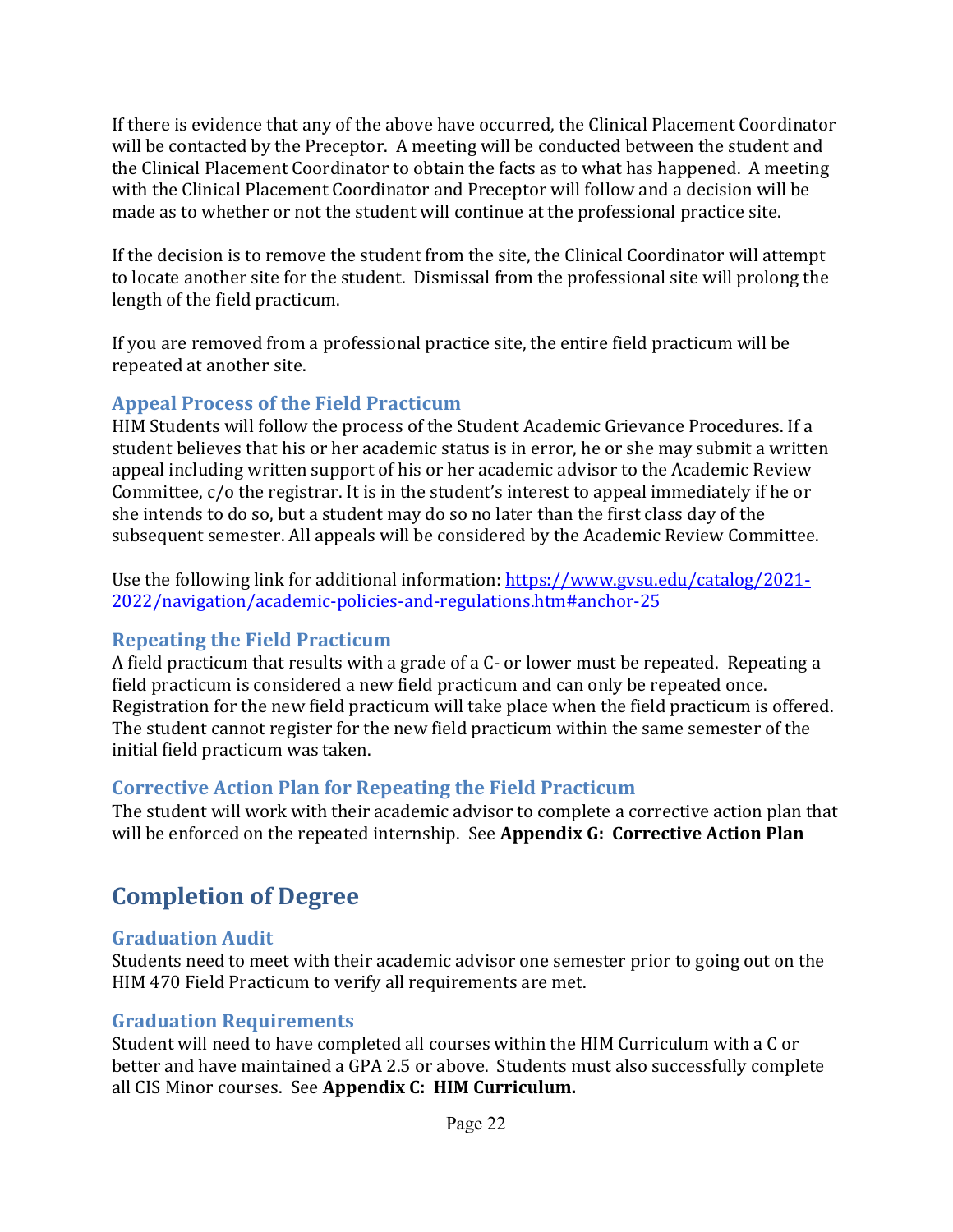# **Appendices**

#### **Appendix A: AHIMA Code of Ethics**

## **AHIMA Code of Ethics**

The ethical obligations of the health information management (HIM) professional include the safeguarding of privacy and security of health information; appropriate disclosure of health information; development, use, and maintenance of health information systems and health information; and ensuring the accessibility and integrity of health information.

Healthcare consumers are increasingly concerned about security and the potential loss of privacy and the inability to control how their personal health information is used and disclosed. Core health information issues include what information should be collected, how the information should be managed, who should have access to the information, under what conditions the information should be disclosed, how the information is retained, when it is no longer needed, and how is it disposed of in a confidential manner. All of the core health information issues are addressed in compliance with state and federal regulations, and employer policies and procedures.

Ethical obligations are central to the professional's responsibility, regardless of the employment site or the method of collection, storage, and security of health information. In addition, sensitive information (e.g., genetic, adoption, substance use, sexual health, and behavioral information) requires special attention to prevent misuse. In the world of business and interactions with consumers, expertise in the protection of information is required.

#### **Purpose of the American Health Information Management Association Code of Ethics**

The HIM professional has an obligation to demonstrate actions that reflect values. The American Health Information Management Association (AHIMA) Code of Ethics sets forth these principles. (See also AHIMA Mission, Vision, Values) The code is relevant to all AHIMA members, non-members with the Commission on Certification for Health Informatics and Information Management (CCHIIM) certifications, and students enrolled in a formal certificate or degree granting program directly relevant to AHIMA's Purpose regardless of their professional functions, the settings in which they work, or the populations they serve. These purposes strengthen the HIM professional's efforts to improve overall quality of healthcare.

The AHIMA Code of Ethics serves six purposes:

- Promotes high standards of HIM practice.
- Summarizes broad ethical principles that reflect the profession's core values.
- Establishes a set of ethical principles to be used to guide decision-making and actions.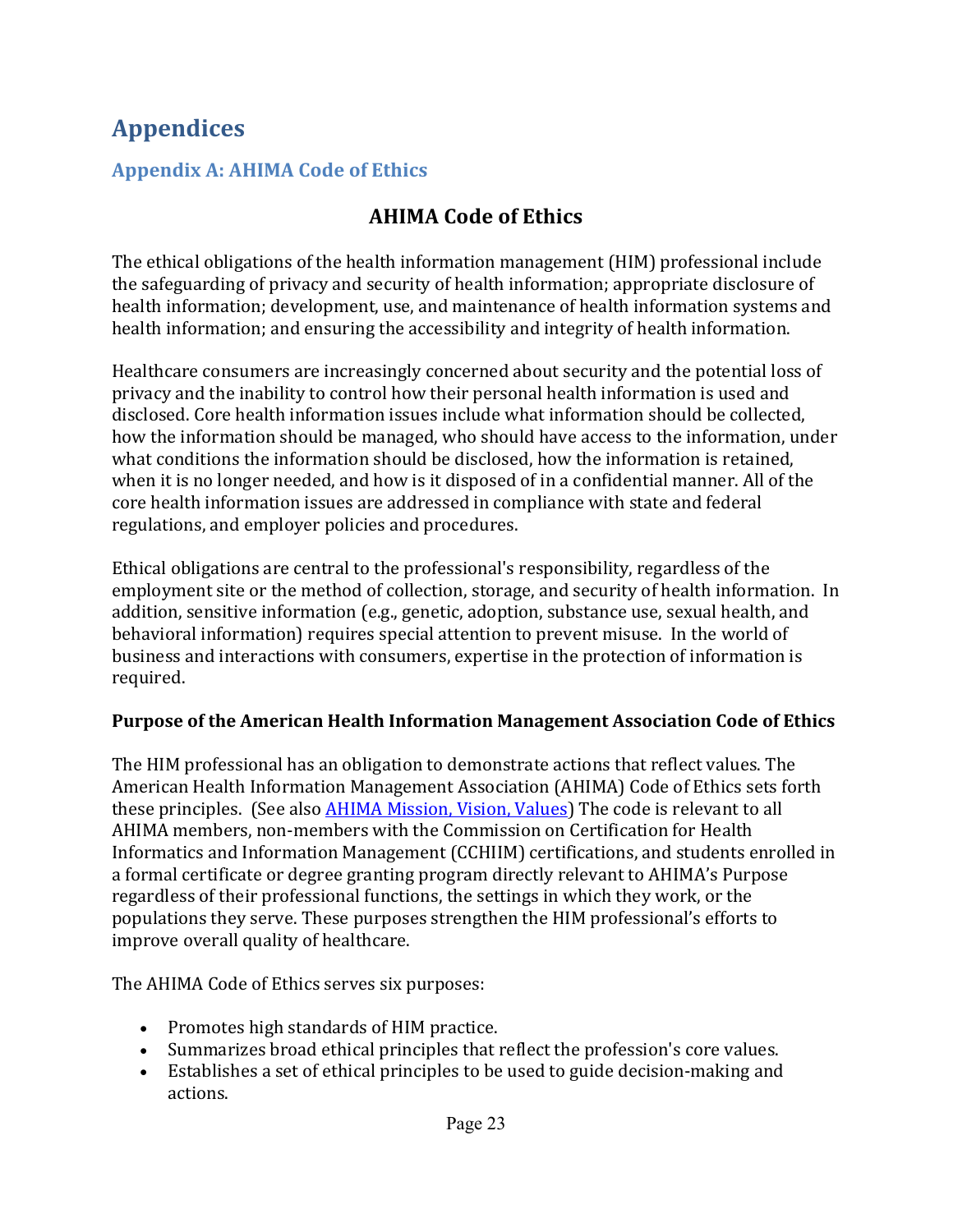- Establishes a framework for professional behavior and responsibilities when professional obligations conflict or ethical uncertainties arise.
- Provides ethical principles by which the general public can hold the HIM professional accountable.
- Mentors practitioners new to the field to HIM's mission, values, and ethical principles.

The code includes principles that are enforceable and aspirational. The extent to which each principle is enforceable is a matter of professional judgment to be exercised by those responsible for reviewing alleged violations of ethical principles.

#### **Principles**

The following principles are based on the core values of the American Health Information Management Association and apply to all AHIMA members, non-members CCHIIM certifications, and students.

- 1. *Advocate, uphold, and defend the consumer's right to privacy and the doctrine of confidentiality in the use and disclosure of information.*
- 2. Put service and the health and welfare of persons before self-interest and *conduct oneself in the practice of the profession so as to bring honor to oneself, their peers, and to the health information management profession.*
- 3. *Preserve, protect, and secure personal health information in any form or medium and hold in the highest regard health information and other information of a confidential nature obtained in an official capacity, taking into account the applicable statutes and regulations.*
- 4. *Refuse to participate in or conceal unethical practices or procedures and report such practices.*
- 5. *Use technology, data, and information resources in the way they are intended to be used.*
- 6. *Advocate for appropriate uses of information resources across the healthcare ecosystem.*
- 7. Recruit and mentor students, peers and colleagues to develop and strengthen *professional workforce.*
- 8. Represent the profession to the public in a positive manner.
- 9. *Advance health information management knowledge and practice through continuing education, research, publications, and presentations.*
- 10. Perform honorably health information management association responsibilities, either appointed or elected, and preserve the confidentiality of *any privileged information made known in any official capacity.*
- 11. *State truthfully and accurately one's credentials, professional education, and experiences.*
- 12. *Facilitate interdisciplinary collaboration in situations supporting ethical health information principles.*
- 13. Respect the inherent dignity and worth of every person.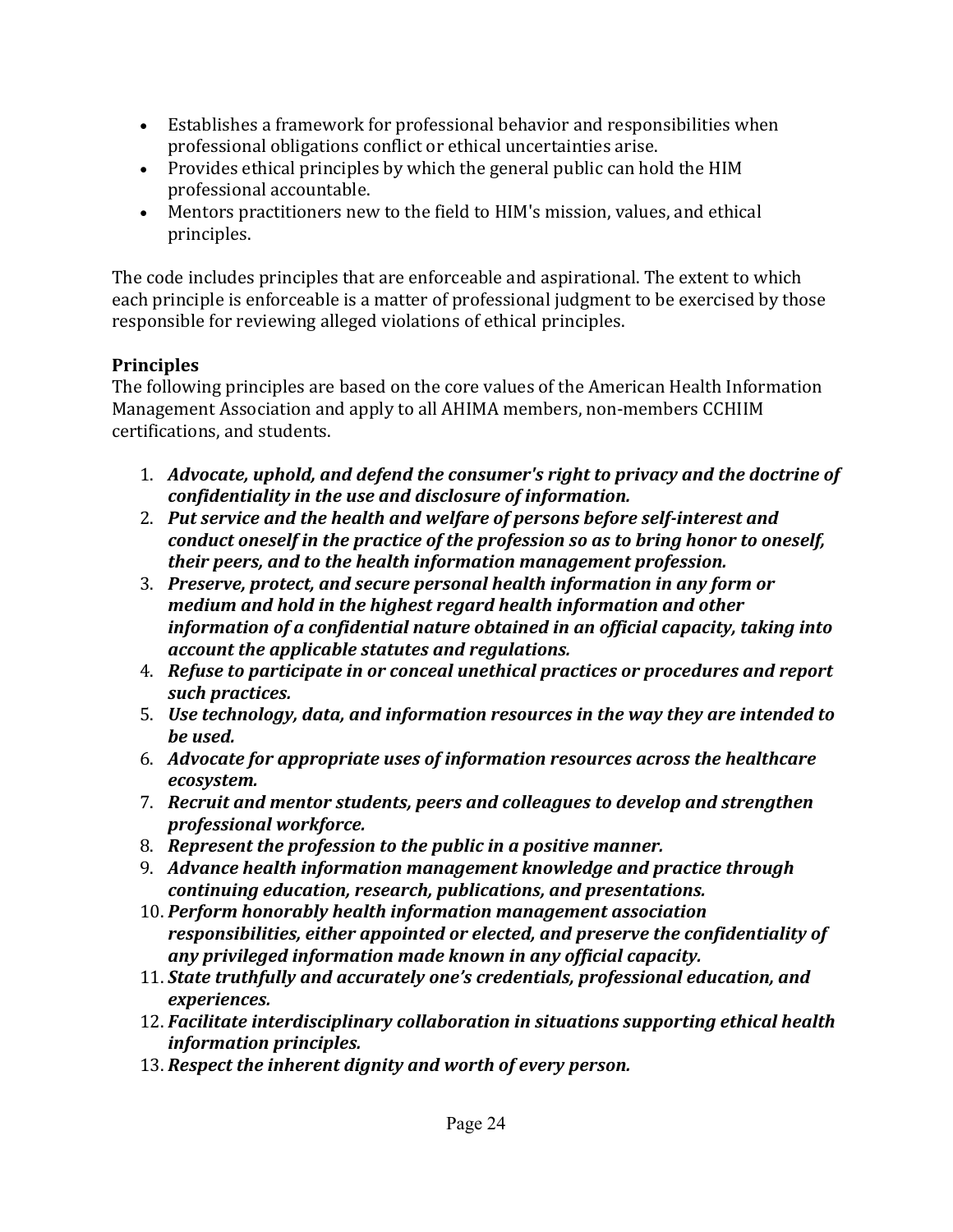#### **AHIMA Code of Ethics Guidelines**

Violation of principles in the Code of Ethics does not automatically imply legal liability or violation of the law. Such determination can only be made in the context of legal and judicial proceedings. Alleged violations of the code are subject to a peer review process. Such processes are generally separate from legal or administrative procedures and insulated from legal review or proceedings to allow the profession to counsel and discipline its own members. Although in some situations, violations of the code would constitute unlawful conduct subject to legal process.

Guidelines for ethical and unethical behavior are provided to assist with the interpretation of the American Health Information Management Association (AHIMA) Code of Ethics. The terms "shall" and "shall not" are used as a basis for setting high standards for behavior. This does not imply that everyone "shall" or "shall not" do everything that is listed. This concept is true for the entire code. If someone engages in the stated activities, ethical behavior is the standard. The guidelines are not a comprehensive list. For example, the statement "safeguard all confidential consumer information to include, but not limited to, personal, health, financial, genetic and outcome information" can also be interpreted as "shall not fail to safeguard all confidential consumer information to include personal, health, financial, genetic, and outcome information."

A code of ethics cannot guarantee ethical behavior. Moreover, a code of ethics cannot resolve all ethical issues or disputes or capture the richness and complexity involved in striving to make responsible choices within a moral community. Rather, a code of ethics sets forth values and ethical principles to which a Health Information Management (HIM) professional can aspire and by which actions can be judged. Ethical behaviors result from a personal commitment to engage in ethical practice.

Professional responsibilities often require an individual to move beyond personal values. For example, an individual might demonstrate behaviors that are based on the values of honesty, providing service to others, or demonstrating loyalty. In addition, professional values may require promoting confidentiality, facilitating interdisciplinary collaboration, and refusing to participate or conceal unethical practices. Professional values could require a more comprehensive set of values than an individual's need to be an ethical agent in one's own personal life.

The AHIMA Code of Ethics is to be used by AHIMA members, non-members with the Commission on Certification for Health Informatics and Information Management (CCHIIM) certifications, students enrolled in a formal certificate or degree granting program directly relevant to AHIMA's Purposes, and consumers, agencies, organizations, and bodies (such as licensing and regulatory boards, insurance providers, courts of law, government agencies, and other professional groups) that choose to adopt it or use it as a frame of reference. The AHIMA Code of Ethics reflects the commitment of all to uphold the profession's values and to act ethically. Individuals of good character who discern moral questions and, in good faith, seek to make reliable ethical judgments, must apply ethical principles.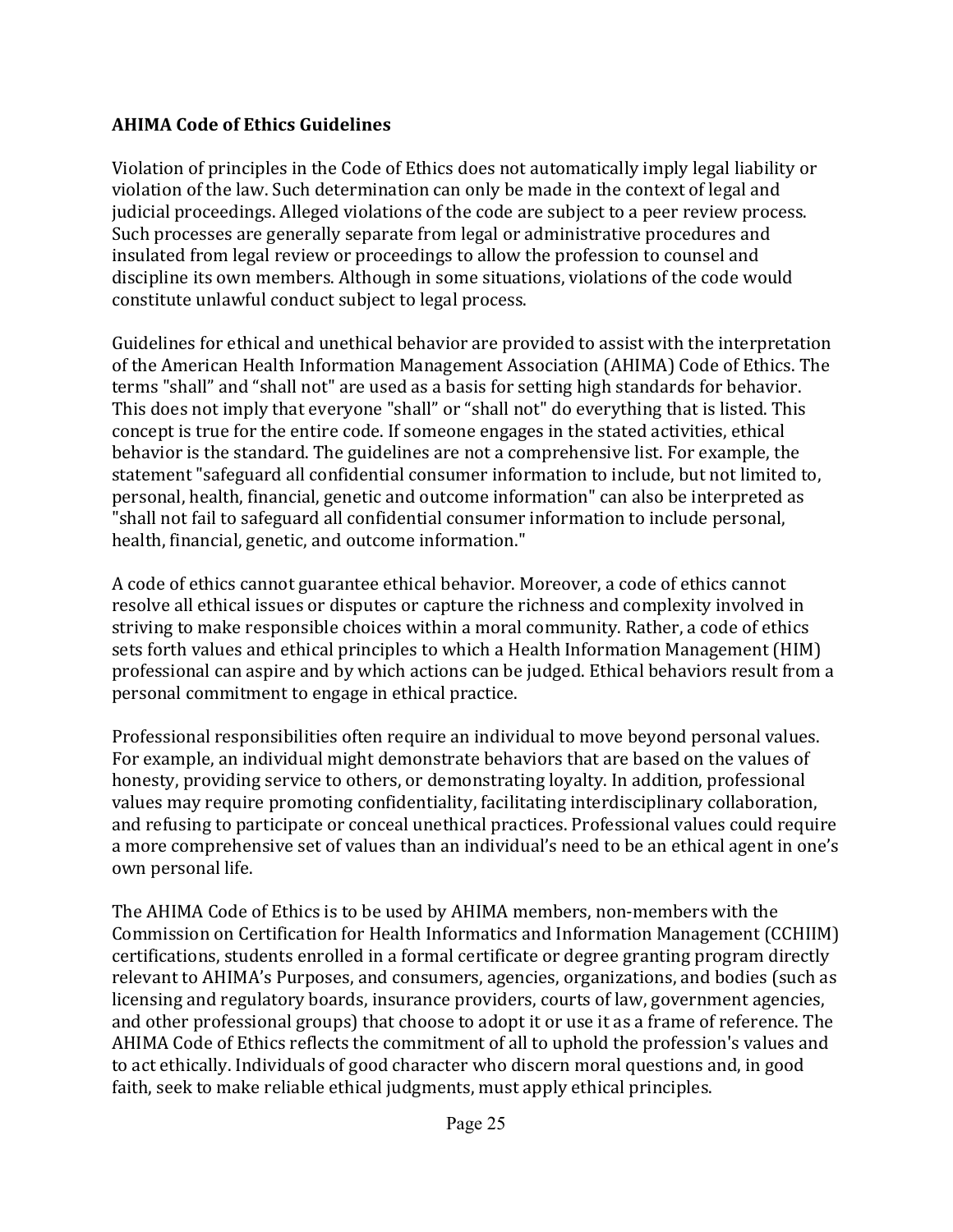The code does not provide a set of rules that prescribe how to act in all situations. Specific applications of the code must consider the context in which it is being considered and the possibility of conflicts among the values and principles.

#### **How to Interpret the Code of Ethics**

#### **Principles and Guidelines**

The following ethical principles are based on the core values of the American Health Information Management Association and apply to all AHIMA members, non-members with CCHIIM certifications, and students enrolled in a formal certificate or degree granting program directly relevant to AHIMA's Purposes. Guidelines included for each ethical principle are a non-inclusive list of behaviors and situations that can help to clarify the principle. They are not meant to be a comprehensive list of all situations that can occur.

#### 1. *Advocate, uphold, and defend the consumer's right to privacy and the doctrine of confidentiality in the use and disclosure of information.*

A health information management professional **shall**:

1.1. Safeguard all confidential consumer information to include, but not limited to, personal, health, financial, genetic, and outcome information.

1.2. Engage in social and political action that supports the protection of privacy and confidentiality and be aware of the impact of the political arena on the health information issues for the healthcare industry and the public.

1.3. Advocate for changes in policy and legislation to ensure protection of privacy and confidentiality, compliance, and other issues that surface as advocacy issues and facilitate informed participation by the public on these issues.

1.4. Protect the confidentiality of all information obtained in the course of professional service. Disclose only information that is directly relevant or necessary to achieve the purpose of disclosure. Release information only with valid authorization from a consumer or a person legally authorized to consent on behalf of a consumer or as authorized by federal or state regulations. The minimum necessary standard is essential when releasing health information for disclosure activities.

1.5. Promote the obligation to respect privacy by respecting confidential information shared among colleagues, while responding to requests from the legal profession, the media, or other non-healthcare related individuals, during presentations or teaching and in situations that could cause harm to persons.

1.6. Respond promptly and appropriately to consumer requests to exercise their privacy rights (e.g., access, amendments, restriction, confidential communication, etc.). Answer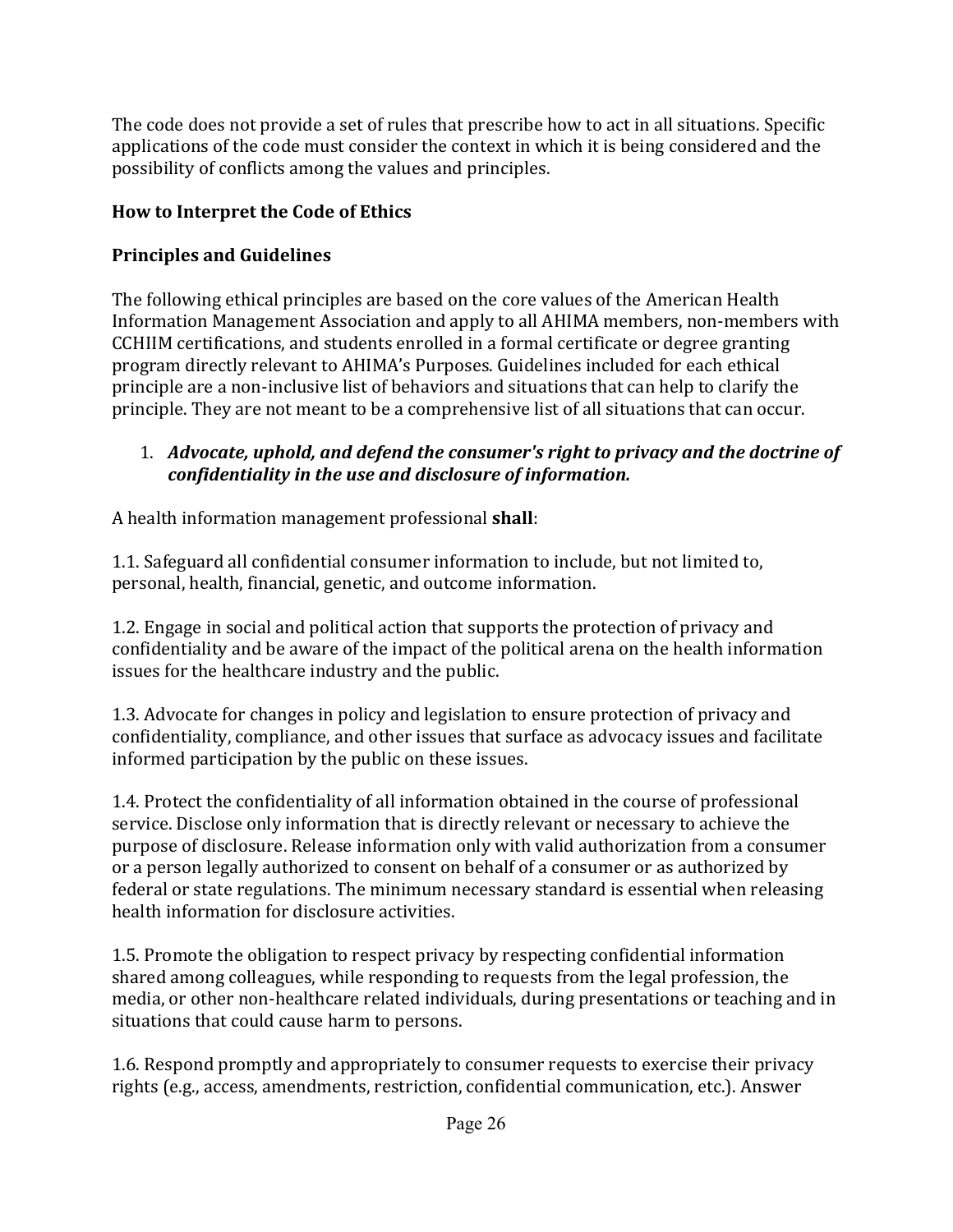truthfully all consumers' questions concerning their rights to review and annotate their personal biomedical data and seek to facilitate consumers' legitimate right to exercise those rights.

#### 2. Put service and the health and welfare of persons before self-interest and *conduct oneself in the practice of the profession so as to bring honor to oneself, peers, and to the health information management profession.*

A health information management professional **shall**:

2.1. Act with integrity, behave in a trustworthy manner, elevate service to others above self-interest, and promote high standards of practice in every setting.

2.2. Be aware of the profession's mission, values, and ethical principles, and practice in a manner consistent with them by acting honestly and responsibly.

2.3. Anticipate, clarify, and avoid any conflict of interest, to all parties concerned, when dealing with consumers, consulting with competitors, in providing services requiring potentially conflicting roles (for example, finding out information about one facility that would help a competitor), or serving the Association in a volunteer capacity. The conflicting roles or responsibilities must be clarified and appropriate action taken to minimize any conflict of interest.

2.4. Ensure that the working environment is consistent and encourages compliance with the AHIMA Code of Ethics, taking reasonable steps to eliminate any conditions in the organizations that violate, interfere with, or discourage compliance with the code.

2.5. Take responsibility and credit, including authorship credit, only for work one actually performs, or to which one contributed. Honestly acknowledge the work of and the contributions made by others verbally or written, such as in publication.

A health information management professional **shall not**:

2.6. Permit one's private conduct to interfere with the ability to fulfill one's professional responsibilities.

2.7. Take unfair advantage of any professional relationship or exploit others to further one's own personal, religious, political, or business interests.

3. Preserve, protect, and secure personal health information in any form or *medium and hold in the highest regard health information and other information of a confidential nature obtained in an official capacity, taking into account the applicable statutes and regulations.* 

A health information management professional **shall**: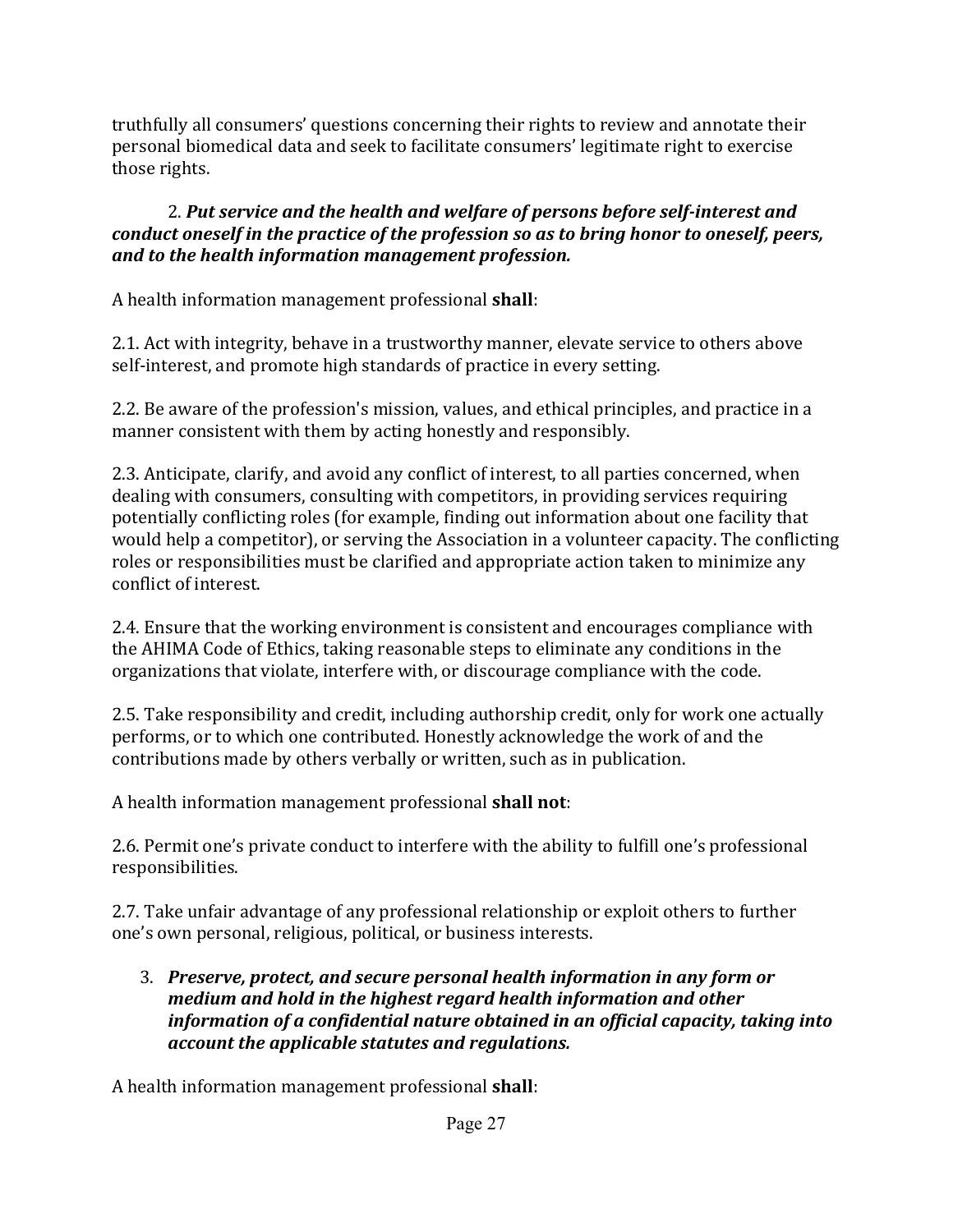3.1. Safeguard the privacy and security of written and electronic health information and other sensitive information. Take reasonable steps to ensure that health information is stored securely and that consumers' data and information is not available to others who are not authorized to have access. Prevent inappropriate disclosure of individually identifiable information.

3.2. Take precautions to ensure and maintain the confidentiality of information transmitted, transferred, or disposed of in the event of termination, incapacitation, or death of a healthcare provider to other parties through the use of any media.

3.3. Inform recipients of the limitations and risks associated with providing services via electronic or social media (e.g., computer, telephone, fax, radio, and television).

#### 4. *Refuse to participate in or conceal unethical practices or procedures and report such practices.*

A health information management professional **shall:** 

4.1. Act in a professional and ethical manner at all times.

4.2. Take adequate measures to discourage, prevent, expose, and correct the unethical conduct of colleagues. If needed, utilize the AHIMA Policy and Procedures for Disciplinary Review and Appeal for potential ethics complaints.

4.3. Be knowledgeable about established policies and procedures for handling concerns about colleagues' unethical behavior. These include policies and procedures created by AHIMA, licensing and regulatory bodies, employers, supervisors, agencies, and other professional organizations.

4.4. Seek resolution if there is a belief that a colleague has acted unethically or if there is a belief of incompetence or impairment by discussing one's concerns with the colleague when feasible and when such discussion is likely to be productive.

4.5. Consult with a colleague when feasible and assist the colleague in taking remedial action when there is direct knowledge of a health information management colleague's incompetence or impairment.

4.6. Take action through appropriate formal channels, such as contacting an accreditation or regulatory body and/or the AHIMA Professional Ethics Committee if needed.

4.7. Cooperate with lawful authorities as appropriate.

A health information management professional **shall not**: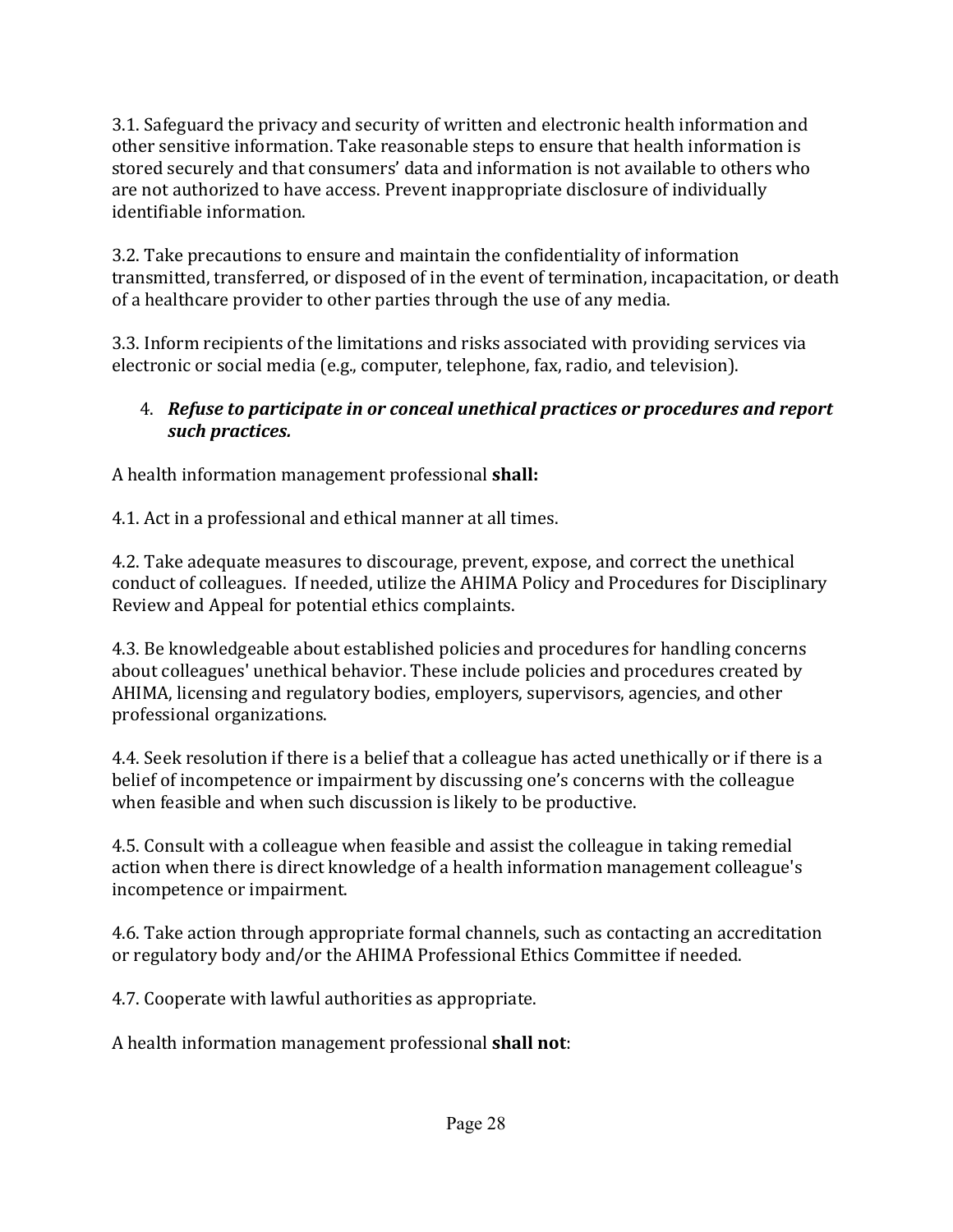4.8. Participate in, condone, or be associated with dishonesty, fraud and abuse, or deception. A non-inclusive list of examples includes:

- Allowing patterns of optimizing or minimizing documentation and/or coding to impact payment
- Assigning codes without provider documentation
- Coding when documentation does not justify the diagnoses or procedures that have been billed
- Miscoding to avoid conflict with others
- $\bullet$  Engaging in negligent coding practices
- Hiding or ignoring review outcomes, such as performance data
- Failing to report licensure status for a provider through the appropriate channels
- Recording inaccurate data for accreditation purposes
- Allowing inappropriate access to genetic, adoption, health, or behavioral health information
- Misusing sensitive information about a competitor
- Developing a "record set" that excludes meaningful consumer information to be shared with consumers to protect the health system or specific providers
- $\bullet$  Violating the privacy of individuals

Refer to the **AHIMA** Standards of Ethical Coding for additional guidance.

4.9. Engage in any relationships with a consumer where there is a risk of exploitation or potential harm to the consumer.

#### 5. *Use technology, data, and information resources in the way they are intended to be used.*

A health information management professional **shall**:

5.1. Use healthcare employer technology resources within the confines of organizational policies.

5.2. Ensure all data and resulting information accessed and derived from healthcare technology resources are not used outside of the scope of the job.

A health information management professional **shall not**:

5.3. Compromise the integrity of healthcare data through any intentional acts or acts that are generally known to create risks to data integrity.

#### 6. *Advocate for appropriate uses of information resources across the healthcare ecosystem.*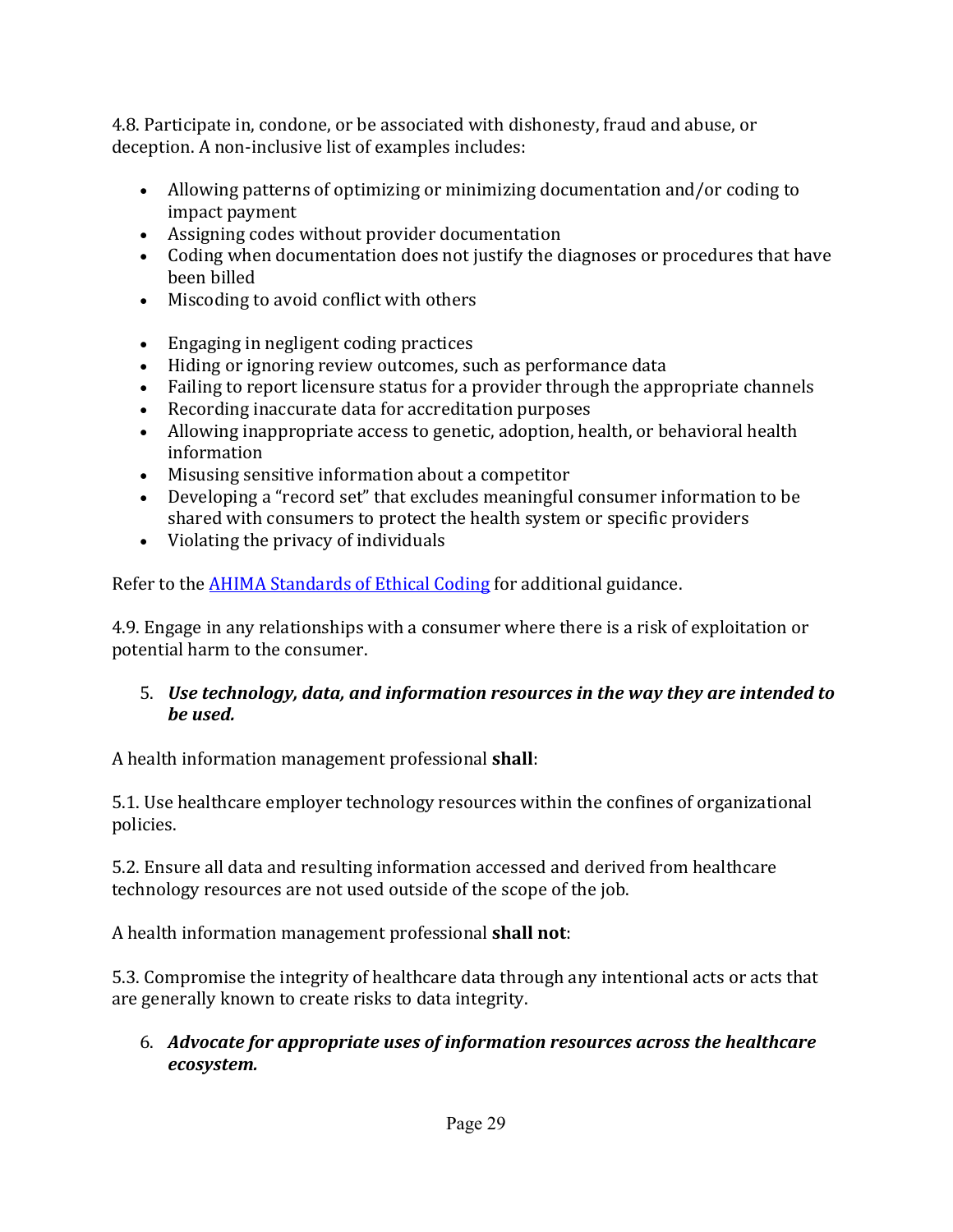A health information management professional **shall**:

6.1. Verify requests for data and information are based on appropriate, verifiable needs and conditions and fall within the confines of organizational policies, regulations, and laws.

6.2. Educate stakeholders about the need to maintain data integrity and the potential impacts should data integrity not be maintained.

A health information management professional **shall not**:

6.3. Manipulate information systems to produce or display data and resulting information that is intentionally misleading

#### 7. Recruit and mentor students, staff, peers, and colleagues to develop and *strengthen professional workforce.*

A health information management professional **shall**:

7.1. Provide directed practice opportunities for students.

7.2. Be a mentor for students, peers, and new health information management professionals to develop and strengthen skills.

7.3. Be responsible for setting clear, appropriate, and culturally sensitive boundaries for students, staff, peers, colleagues, and members within professional organizations.

7.4. Evaluate students' performance in a manner that is fair and respectful when functioning as educators or clinical internship supervisors.

7.5. Evaluate staff's performance in a manner that is fair and respectful when functioning in a supervisory capacity.

7.6. Serve an active role in developing HIM faculty or actively recruiting HIM professionals.

A health information management professional **shall not**:

7.7. Engage in any relationships with a person (e.g. students, staff, peers, or colleagues) where there is a risk of exploitation or potential harm to that other person.

## 8. *Represent the profession to the public in a positive manner.*

A health information management professional **shall:**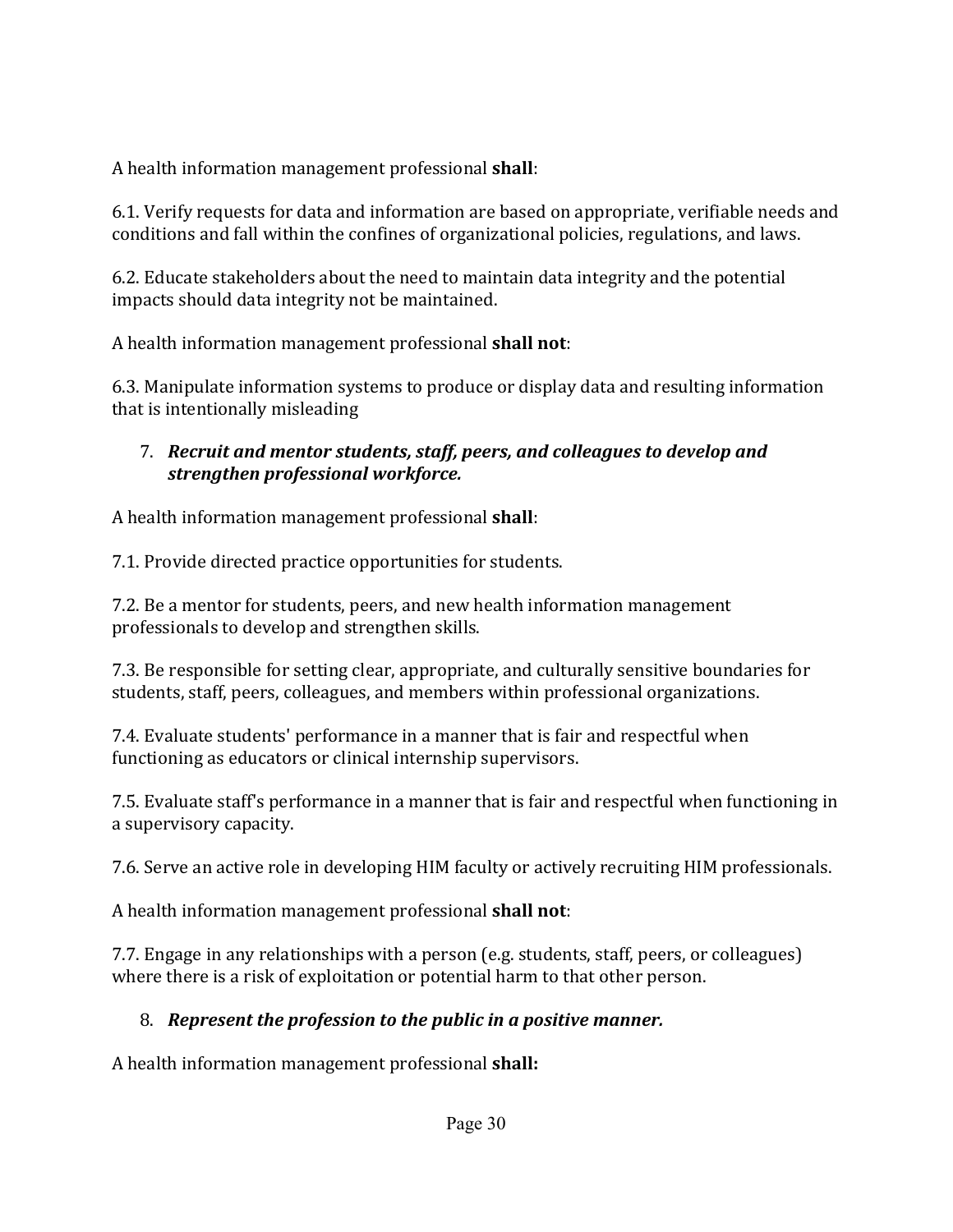8.1. Be an advocate for the profession in all settings and participate in activities that promote and explain the mission, values, and principles of the profession to the public.

#### 9. Advance health information management knowledge and practice through *continuing education, research, publications, and presentations*.

A health information management professional **shall**:

9.1. Develop and enhance continually professional expertise, knowledge, and skills (including appropriate education, research, training, consultation, and supervision). Contribute to the knowledge base of health information management and share one's knowledge related to practice, research, and ethics.

9.2. Base practice decisions on recognized knowledge, including empirically based knowledge relevant to health information management and health information management ethics.

9.3. Contribute time and professional expertise to activities that promote respect for the value, integrity, and competence of the health information management profession. These activities may include teaching, research, consultation, service, legislative testimony, advocacy, presentations in the community, and participation in professional organizations.

9.4. Engage in evaluation and research that ensures the confidentiality of participants and of the data obtained from them by following guidelines developed for the participants in consultation with appropriate institutional review boards.

9.5. Report evaluation and research findings accurately and take steps to correct any errors later found in published data using standard publication methods.

9.6. Design or conduct evaluation or research that is in conformance with applicable federal or state laws.

9.7. Take reasonable steps to provide or arrange for continuing education and staff development, addressing current knowledge and emerging developments related to health information management practice and ethics.

#### 10. Perform honorably health information management association responsibilities, either appointed or elected, and preserve the confidentiality of any privileged information made known in any official capacity.

A health information management professional **shall**:

10.1. Perform responsibly all duties as assigned by the professional association operating within the bylaws and policies and procedures of the association and any pertinent laws.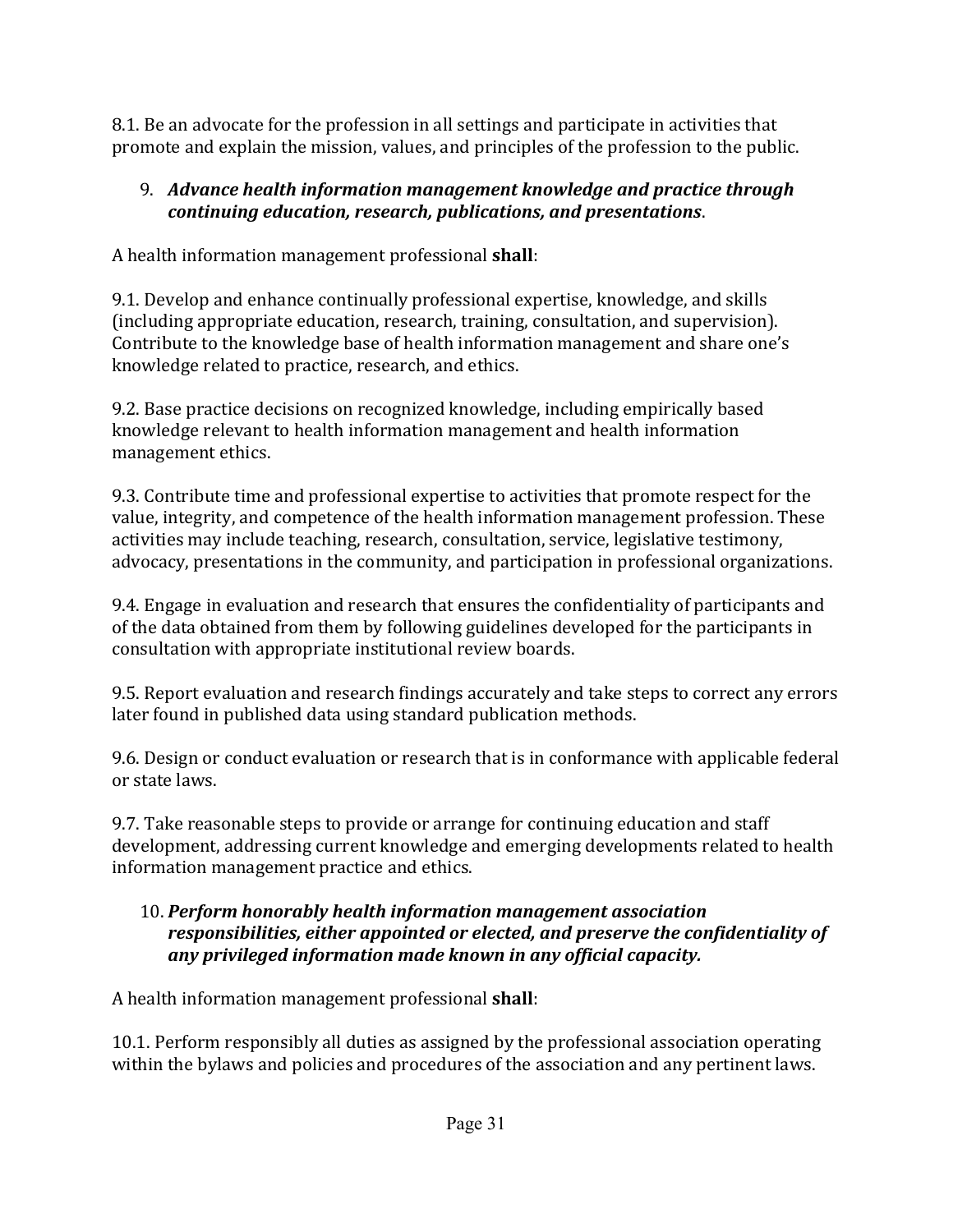10.2. Uphold the decisions made by the association.

10.3. Speak on behalf of the health information management profession and association, only while serving in the role, accurately representing the official and authorized positions of the association.

10.4. Disclose any real or perceived conflicts of interest.

10.5. Relinquish association information upon ending appointed or elected responsibilities.

10.6. Resign from an association position if unable to perform the assigned responsibilities with competence.

10.7. Avoid lending the prestige of the association to advance or appear to advance the private interests of others by endorsing any product or service in return for remuneration. Avoid endorsing products or services of a third party, for-profit entity that competes with AHIMA products and services. Care should **also** be exercised in endorsing any other products and services.

#### 11. *State truthfully and accurately one's credentials, professional education, and experiences.*

A health information management professional **shall**:

11.1. Make clear distinctions between statements made and actions engaged in as a private individual and as a representative of the health information management profession, a professional health information association, or one's employer.

11.2. Claim and ensure that representation to consumers, agencies, and the public of professional qualifications, credentials, education, competence, affiliations, services provided, training, certification, consultation received, supervised experience, and other relevant professional experience are accurate.

11.3. Claim only those relevant professional credentials actually possessed and correct any inaccuracies occurring regarding credentials.

11.4. Report only those continuing education units actually earned for the recertification cycle and correct any inaccuracies occurring regarding CEUs.

#### 12. *Facilitate interdisciplinary collaboration in situations supporting ethical health information principles.*

A health information management professional **shall**: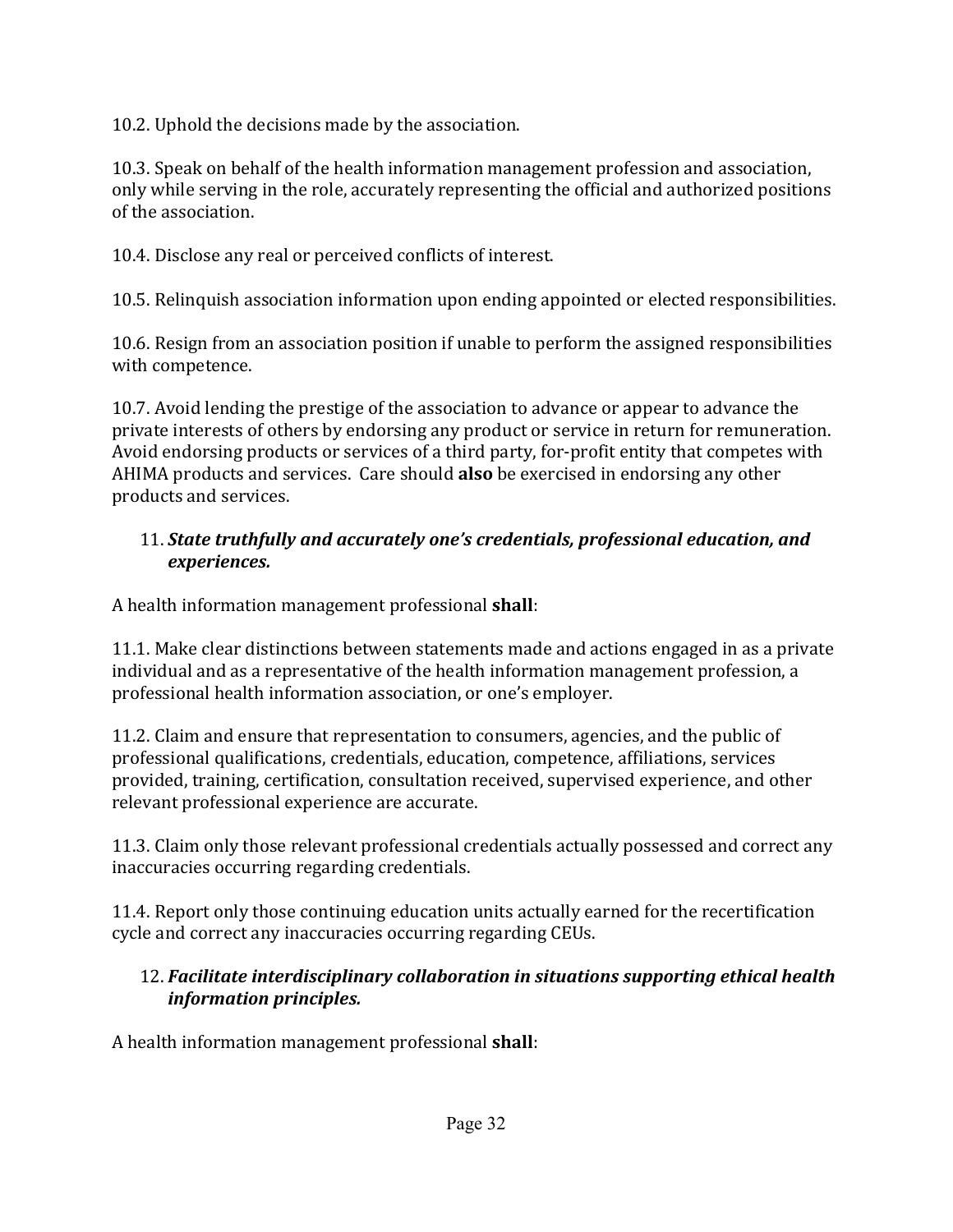12.1. Participate in and contribute to decisions that affect the well-being of consumers by drawing on the perspectives, values, and experiences of those involved in decisions related to consumers.

12.2. Establish clearly professional and ethical obligations of the interdisciplinary team as a whole and of its individual members.

12.3. Foster trust among group members and adjust behavior in order to establish relationships with teams.

#### 13. Respect the inherent dignity and worth of every person.

A health information management professional **shall**:

13.1. Treat each person in a respectful fashion, being mindful of individual differences and cultural and ethnic diversity.

13.2. Promote the value of self-determination for each individual.

13.3. Value all kinds and classes of people equitably, deal effectively with all races, cultures, disabilities, ages and genders.

13.4. Ensure all voices are listened to and respected.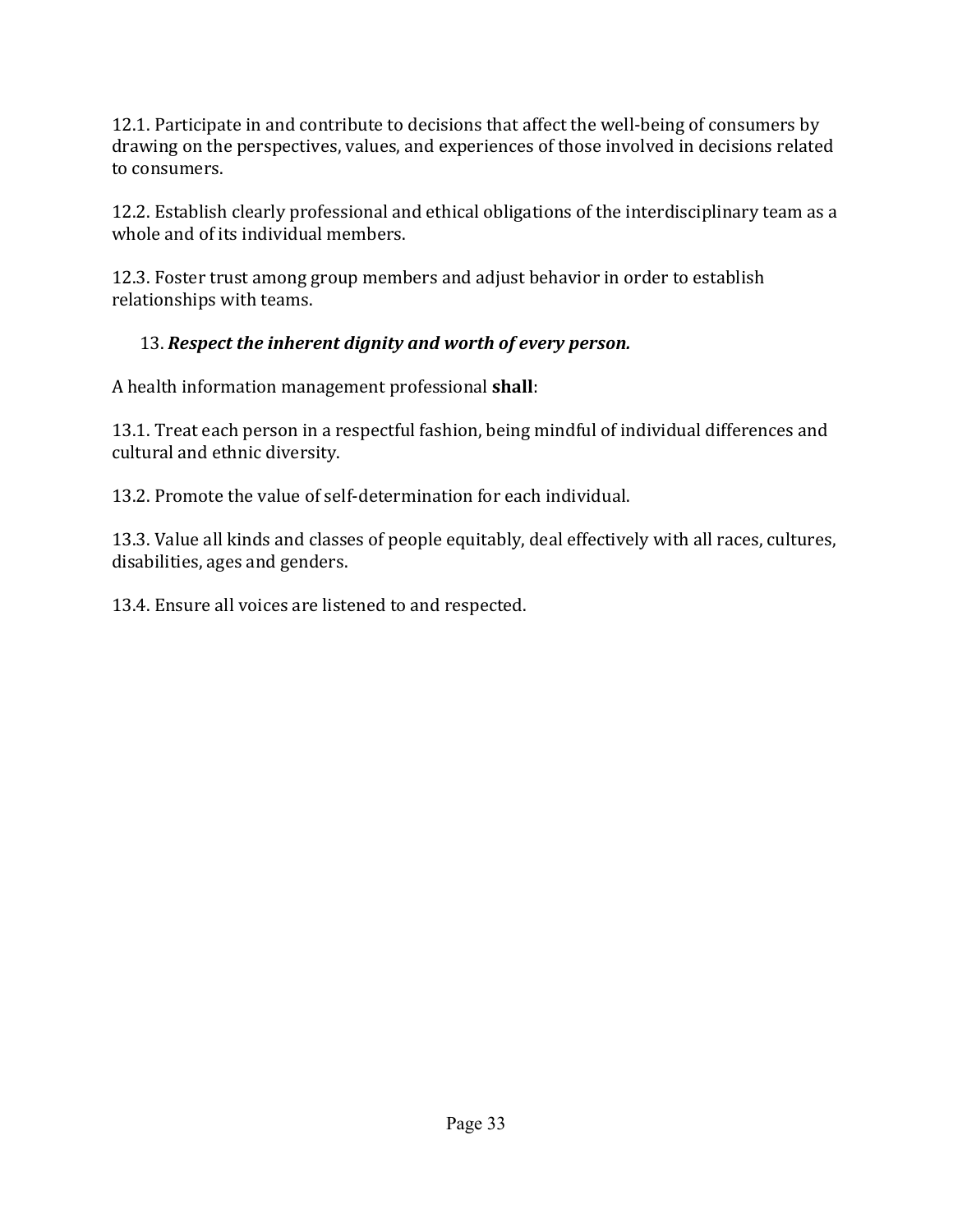## **Appendix B: Student Statement of Confidentiality for Grand Valley State University**

The Health Information Management program at Grand Valley State University uses actual patient records and/or copies thereof, for teaching purposes. Much of the patient identification information on the originals has been deidentified however the patient information is still considered confidential. Confidential patient information can be of personal, financial or medical nature. Information related to any patient care provider is also considered confidential.

As a Grand Valley State University student, I understand the above. I agree to hold confidential information as described above in strict confidence. This means I will not discuss the information I am privileged to access, except with other students in the class in the course of completing my assignments. I understand that failure to uphold the confidentiality standards set forth above could lead to disciplinary action up to and including dismissal from the Health Information Management program.

\_\_\_\_\_\_\_\_\_\_\_\_\_\_\_\_\_\_\_\_\_\_\_\_\_\_\_\_\_\_\_\_\_\_\_\_\_\_\_\_\_\_\_\_\_\_\_\_\_\_\_\_\_\_\_\_\_\_\_\_\_\_\_\_\_\_\_\_\_\_\_\_\_\_\_\_\_\_\_\_\_\_\_\_\_\_\_\_\_\_ 

**Printed Name**

\_\_\_\_\_\_\_\_\_\_\_\_\_\_\_\_\_\_\_\_

**Signature**

**Date**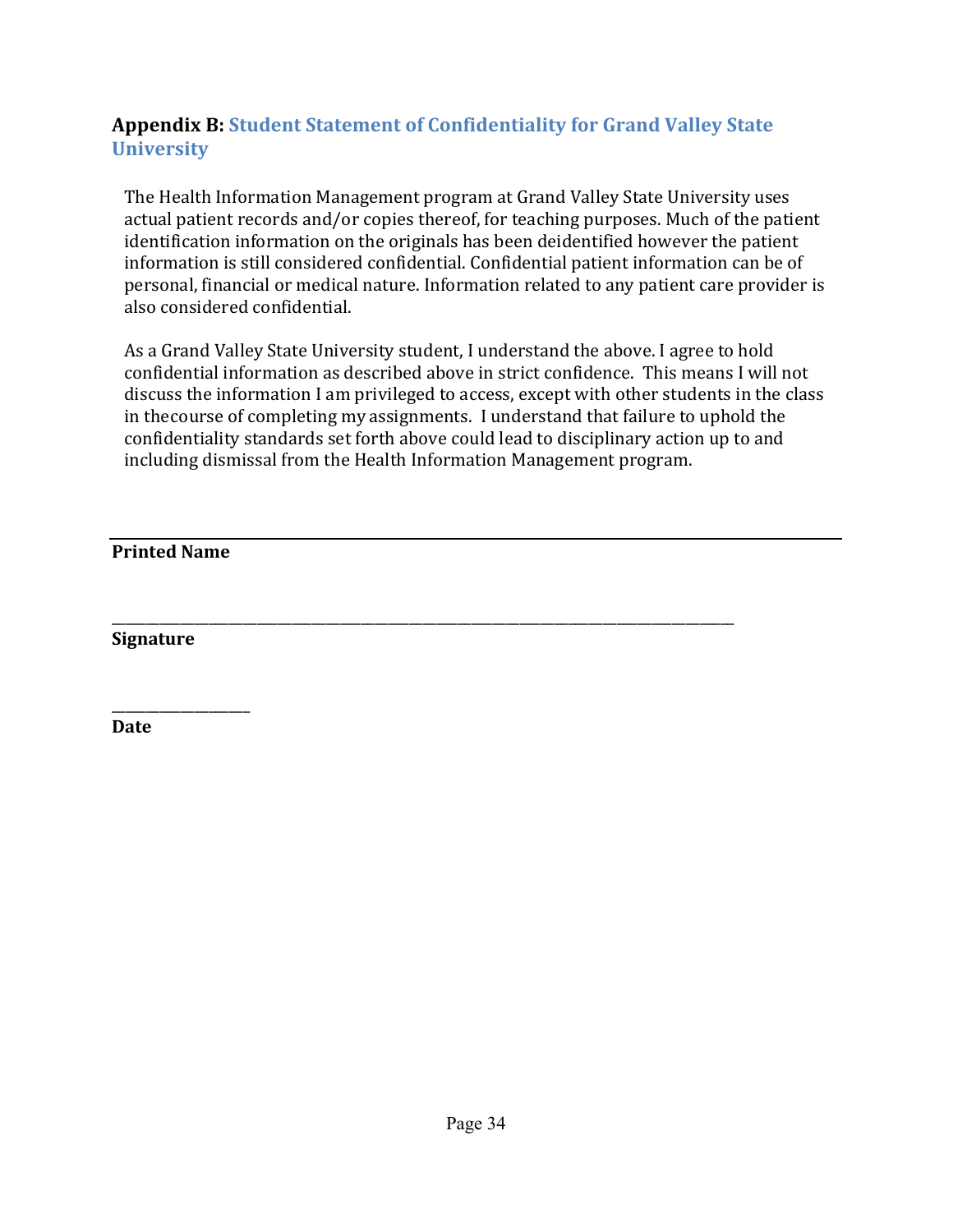### **Appendix C: HIM Curriculum**

#### **2021-2022 Catalog Copy:**

https://www.gvsu.edu/cms4/asset/097FFC14-D6BA-FF4C-0AC52C95FEE25B2F/him\_2021.22(3).pdf

#### **Appendix D: Course Descriptions**

#### **AHS 301: Introduction to Health Care Research**

Introduces students majoring in the health professions to the basic steps of conducting research, literature searching, and critical reading of literature, experimental design, quantitative and qualitative data analysis, and scientific writing. Published literature relevant to the health professions will be analyzed. Students will write a variety of papers and reports. Offered fall, winter, and spring semesters. Prerequisite: STA 215

#### **HIM 301: Introduction to Health Information Management**

This course provides an overview of the health information management (HIM) profession. Topics include: analysis, licensing, certification, and accreditation documentation standards. Explores topics of patient confidentiality, form design, numbering systems, health information storage and retention systems, and computerization of health records.

#### **HIM 302: Health Care Law**

This course introduces the legal issues facing the healthcare industry. Topics include confidentiality, release of health information, subpoenas, liability issues, patient rights, fraud and abuse and ethics of health information. Students will study federal and Michiganspecific laws and regulations related to protected health information through case studies.

#### **HIM 304: Advance Medical Terminology in Disease**

This course provides an overview of the health information management (HIM) profession. Topics include: analysis, licensing, certification, and accreditation documentation standards. Explores topics of patient confidentiality, form design, numbering systems, health information storage and retention systems, and computerization of health records.

#### **HIM 310: Functional and Administrative Practices in HIM**

This course introduces the functional and administrative HIM practices including capital/operational budgeting, procurement, and regulatory issues of the HIM department. Students will analyze budgetary reports common to HIM and healthcare compliance needs. Students evaluate human resource positional analysis, recruitment, supervision/retention, and project management duties related to the HIM department.

#### **HIM 311: CPT/HCPCS Coding**

This course introduces all aspects of CPT Coding and HCPCS Level II Coding. Course work will focus on introductory outpatient coding with emphasis on Evaluation and Management (E&M) leveling and surgical procedures by interpreting chart documentation. Ethical coding principles will be presented along with 3M Encoder.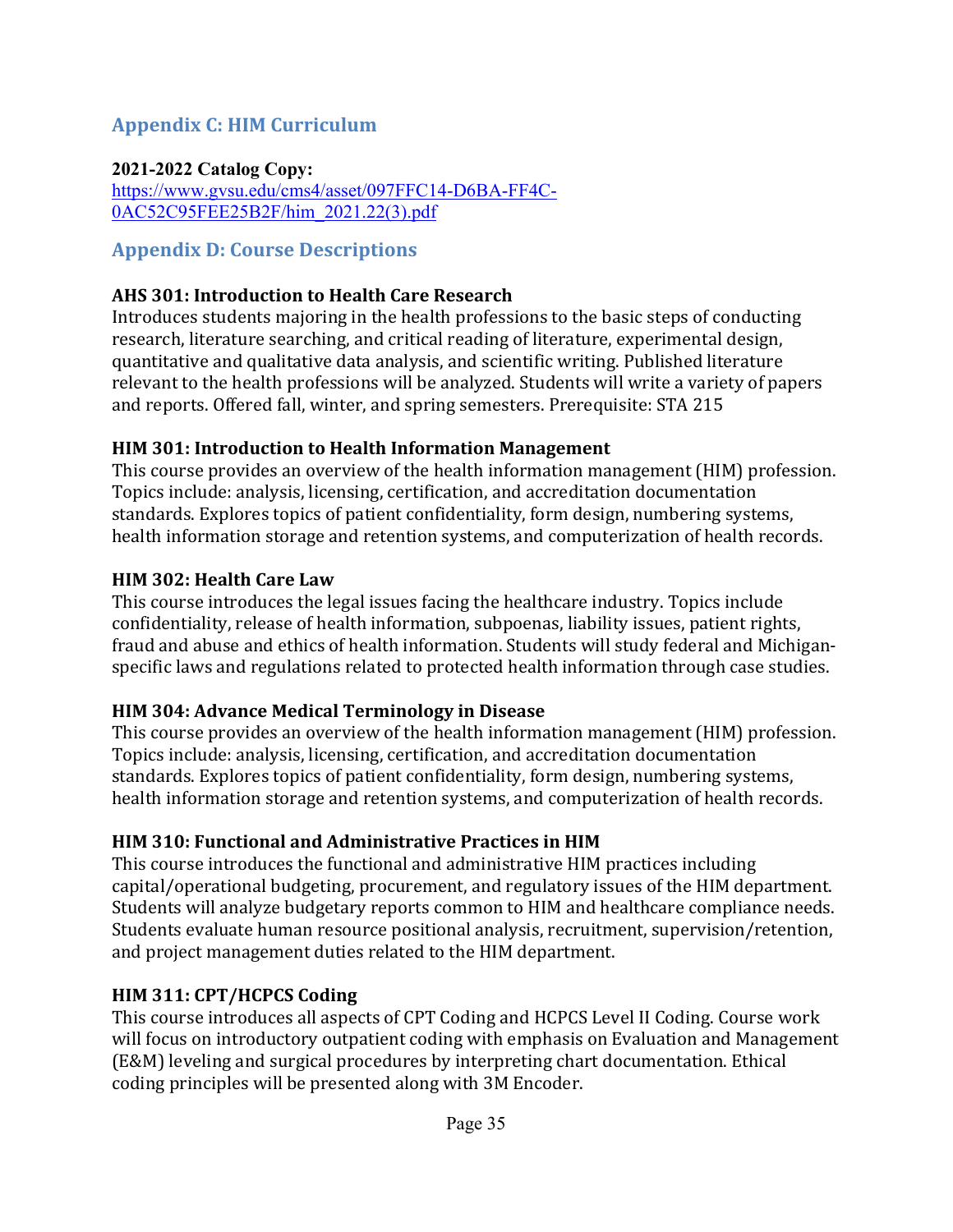#### **HIM 320: Applications of Organizational Planning for Health Information Management**

Introduction to techniques involved in the departmental strategic and project planning processes in HIM, along with supply chain management specific to health care facilities. In addition, the techniques of benchmarking and evidence-based practice for quality improvement will be discussed.

#### **HIM 345: Orientation to HIM Field Practicum**

This course will provide students the expectations, responsibilities, and requirements of the field practicum. Students will create a cover letter and resume to obtain a field practicum within the health information management setting.

#### **HIM 361: Disease Classification System I**

This course introduces students to the International Classification of Diseases 10 Edition, Clinical Modification (ICD-10-CM) and Procedural Classification System (ICD-10-PCS). Emphasis on understanding and applying the coding rules and guidelines for the specific body systems will be demonstrated through the hands-on practice of both inpatient and outpatient coding scenarios.

#### **HIM 362: Disease Classification System II**

This course is a continuation of HIR 361: Disease Classification System I. The emphasis of understanding and applying the coding rules and guidelines for the specific chapters will continue. Students also gain knowledge of how properly code assignment impacts reimbursement and Medicare Severity Diagnostic Related Groups (MS-DRG) assignment.

#### **HIM 364: Financial Reimbursement**

This course will provide an overview of how health care services are reimbursed through U.S. public and private third party payers compared to reimbursement in international health care systems. Students will complete both paper and electronic claim forms showing how to maximize reimbursement through payer systems.

#### **HIM 365: Quality Management in Health Care**

This course will introduce students to the different techniques used to define, implement, and monitor total quality management (TQM) in health care. Students will learn the procedures that comprise the utilization review process. This course will provide students with the opportunity to collect and analyze data through a team-based approach.

#### **HIM 366: Health Information Data Systems and Statistics**

This course will provide students with an overview of health information management practices, secondary data sources, registries, and indices. Students will also receive an overview of health information exchange, medical informatics, database design, health information technologies, electronic health record, and health information statistics.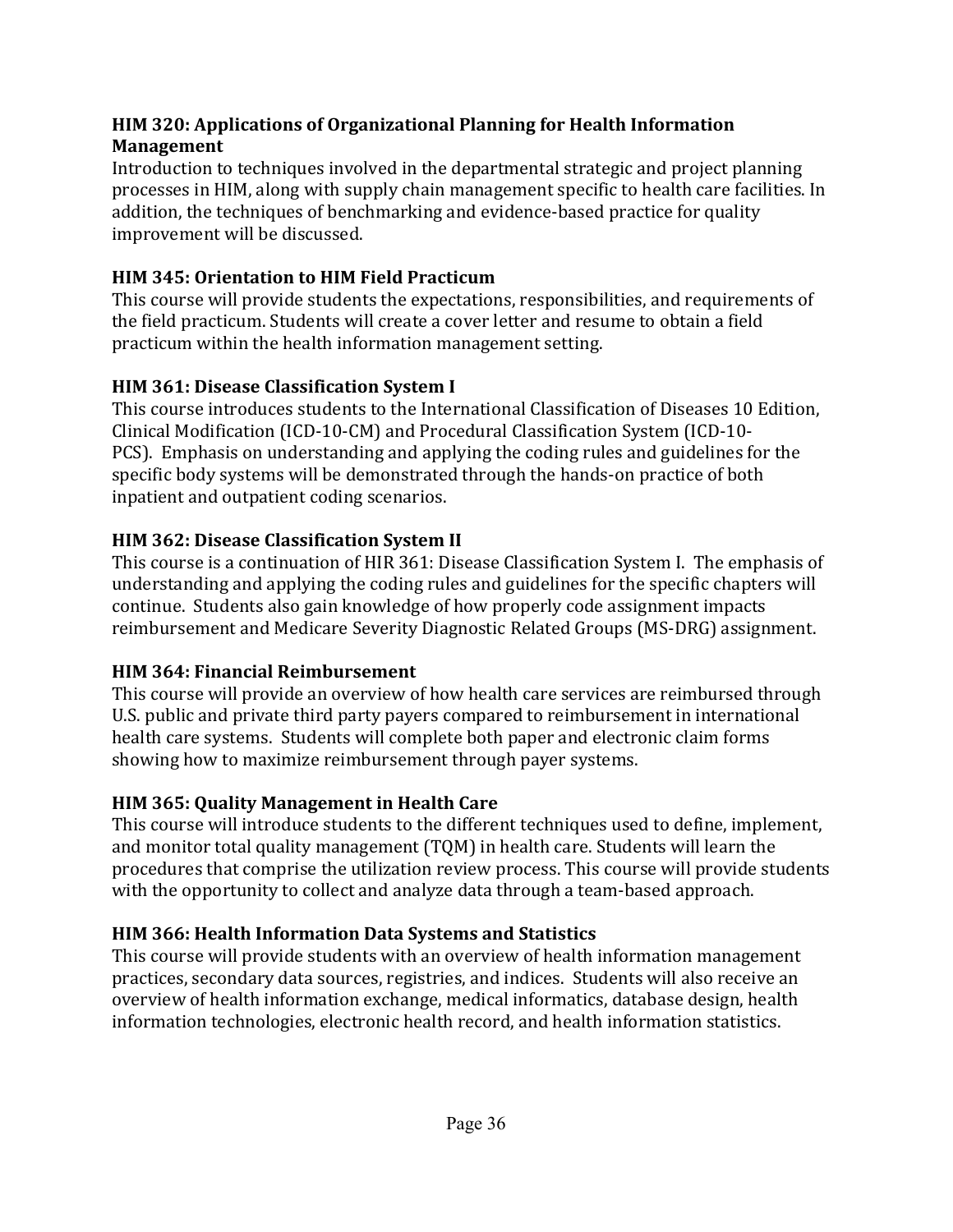#### **HIM 402 Health Information Management Review**

A comprehensive review of health information management concepts related to information technology, data security, quality management, revenue cycle and reimbursement, coding, health law, strategic planning, and project and operations management. This course will provide test taking methods and preparation for the national Registered Health Information Administrator certification exam.

#### **HIM 470: Field Practicum in HIM**

The HIM practicum is a supervised professional practice experience within a healthcare setting. Students will engage in the management and supervision of the Health Information Management Department by completing various projects. An appropriate faculty member and the placement site supervisor will evaluate the student's performance (Capstone).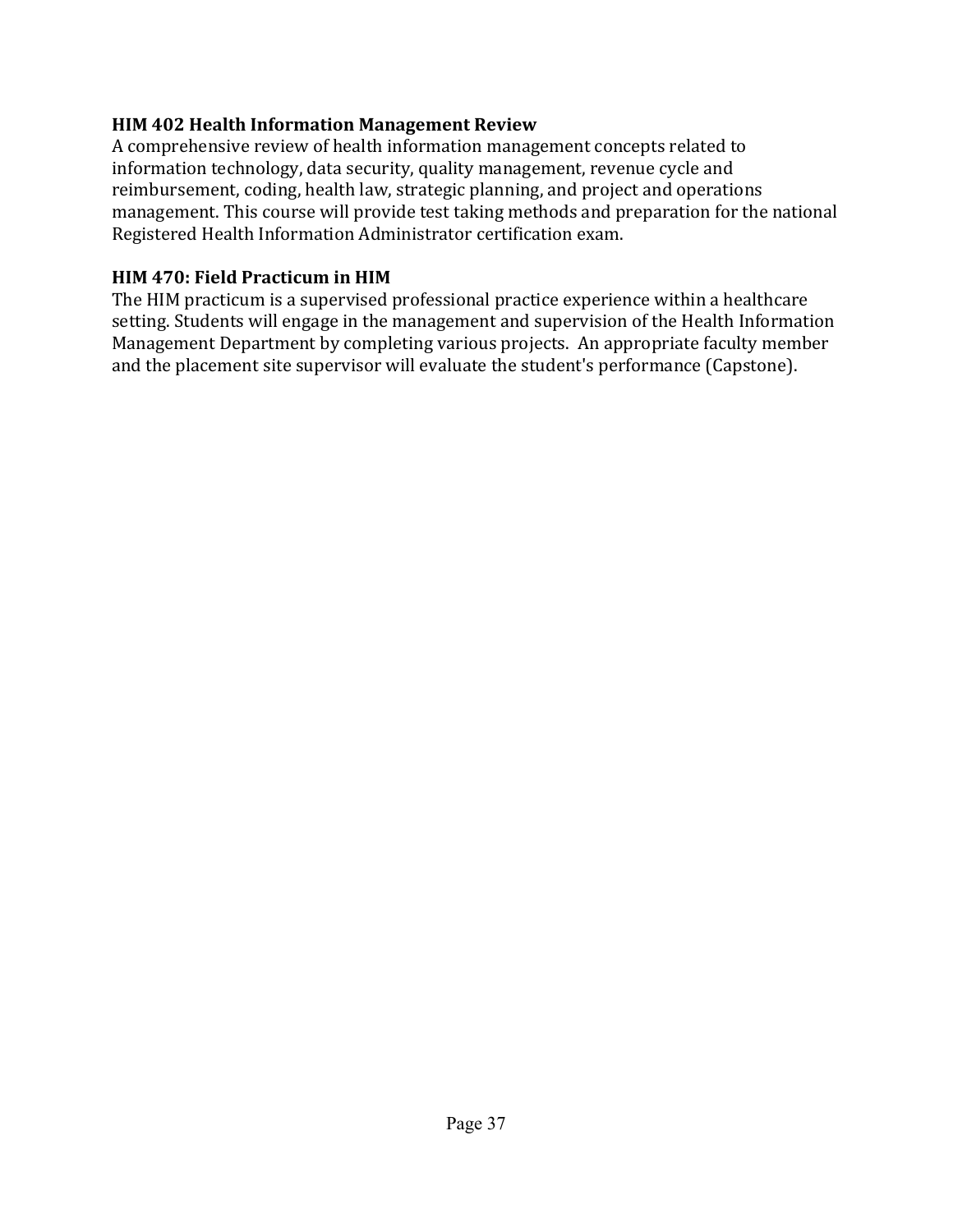## **Appendix E: Field Practicum Health Compliance**

University policy, state and federal statutory regulations, and accreditation standards for academic programs and affiliated organizations, require students enrolled in health/health related programs comply with certain health, safety, and legal requirements. GVSU is contractually required to ensure all students achieve full compliance **prior** to participation in experiential learning and until program completion.

Health compliance requirements are to be completed by the program's identified due date. Failure to complete these items on time may impact a student's ability to participate in experiential learning.

GVSU utilizes CastleBranch, a third-party vendor, for monitoring submission of health compliance documentation, as well as completion of background checks and drug screens, when required. Blackboard is used for training modules. The Health Compliance Office provides students with directions for creating a CastleBranch account and submitting documents, as well as with instructions to access the training modules.

#### **Requirements:**

Students are required to submit documentation of health compliance items prior to the due date communicated by the Health Compliance Office. A full description of each requirement can be found in the GVSU Health Compliance Policy at https://www.gvsu.edu/healthcompliance/

It is recommended that students begin submitting health compliance documents as soon as possible, as some requirements may take several weeks, or months, to complete.

#### **Requirements may include, but are not limited to:**

- Physical exam (required for most programs)
- Immunizations and/or titers (bloodwork) to check for immunity
- Tuberculosis screening
- Influenza vaccine (annually)
- Cardiopulmonary Resuscitation (CPR)
- Training Modules-completed online annually via Blackboard

#### **Criminal Background Checks, Drug Tests and Fingerprinting:**

- Students are notified by the Health Compliance Office when criminal background checks, drug tests and/or fingerprinting are required.
	- $\circ$  Criminal Background Check and Drug Tests must be completed through CastleBranch.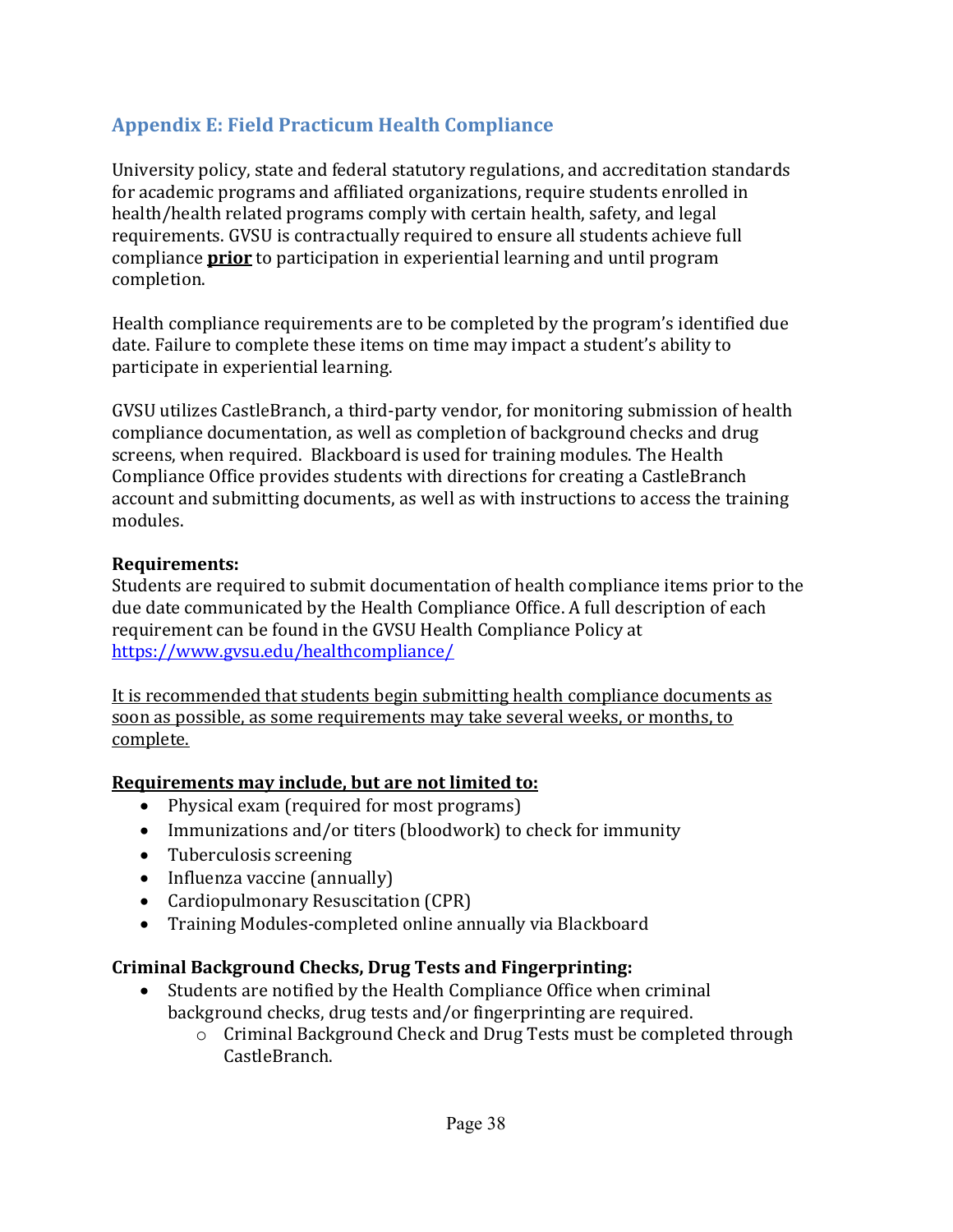- $\circ$  Criminal Background Check includes: Seven Year Residency History, County Criminal Records, Statewide Criminal Records, Nationwide Sex Offender Index, Nationwide Healthcare Fraud and Abuse Scan.
- $\circ$  Drug tests are 10-panel including: Amphetamines, Barbiturates, Benzodiazepines, Cocaine Metabolites, Marijuana Metabolites, Methadone, Methaqualone, Opiates, Phencyclidine and Propoxyphene.
- $\circ$  Some sites require background checks and/or drug tests within a specific timeframe (i.e. 30 days prior to placement date), which may require students to undergo one or more additional background checks and/or drug tests.
- $\circ$  Fingerprinting must be completed through an authorized LiveScan location. In Grand Rapids, this includes the Grand Rapids Community College (GRCC) Police Department. Students outside of west Michigan may contact the Health Compliance Office for other approved locations.
- Results of Criminal Background Checks and Fingerprinting are reviewed in accordance with state and federal regulations related to mandatory exclusions for placements at healthcare providers or schools. Conviction of a crime for which an exclusion applies, or presence of a substance on the drug test, may impact a student's ability to complete experiential learning as required for program progression.

#### **Health Compliance Costs:**

Students are responsible for the cost of obtaining/maintaining health compliance. Health care costs vary widely, with estimates ranging from \$250 to \$650, or higher, depending upon the type of services required and location received. Some services may be covered by health insurance. Students with limited, or no insurance coverage, may find the GVSU Family Health Center or local health department cost effective options.

#### **Health Insurance:**

While encouraged, GVSU does not require students to have health insurance. Some sites may require proof of insurance as a condition of placement at the site. Lack of insurance coverage could impact a student's ability to participate in experiential learning at sites with this requirement.

Students are not covered by a site's workers' compensation coverage during their experiential learning. All health care costs if exposed to a medical condition that requires assessment, monitoring or treatment, or if injured while working with a patient/client, are the student's responsibility.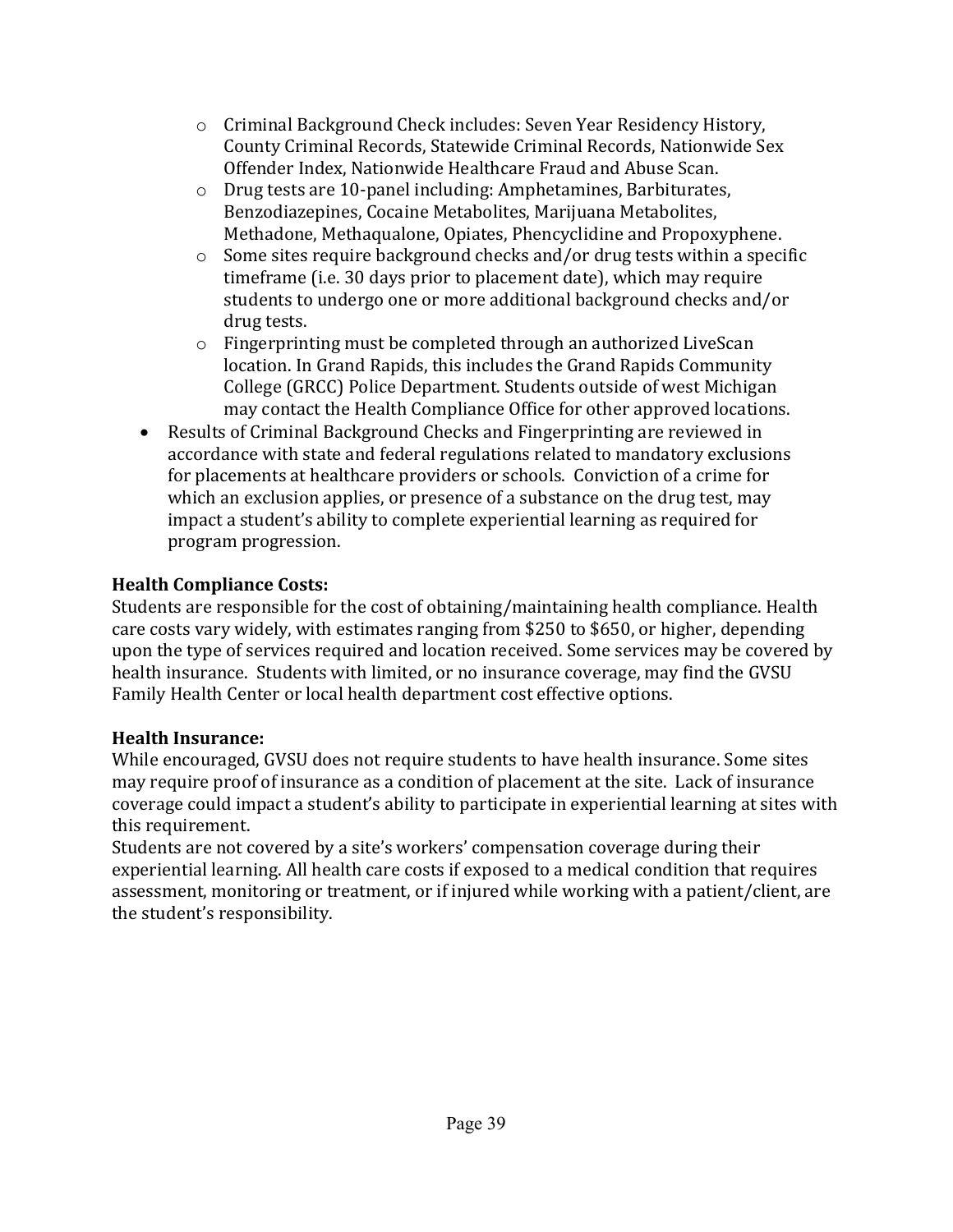# **Appendix F: Course Audit for Field Practicum**

| Required Courses Must be Complete for the HIM Field Practicum                                                                                            | <b>Credits</b> |
|----------------------------------------------------------------------------------------------------------------------------------------------------------|----------------|
| CIS 150: Intro to Computing                                                                                                                              | 3              |
| STA 215: Intro. Applied Statistics Prerequisite: MTH 110                                                                                                 | 3              |
| AHS 110: Intro to Health Care Professions                                                                                                                | 3              |
| <b>AHS100: Medical Terminology</b>                                                                                                                       | 3              |
| CIS 160: Programming in Visual Basic                                                                                                                     | 3              |
| Prerequisite: MTH 110 or advanced math placement                                                                                                         |                |
| CIS 231: Problem Solving Using Spreadsheets                                                                                                              | 3              |
| Prerequisite: MTH 110 or advanced math placement                                                                                                         |                |
| CIS 233: Concepts of Database Systems                                                                                                                    | 3              |
| Prerequisite: (CIS 150 or CS 150), (CIS 160 or CS 160), or (CIS 162 or CS 162)                                                                           |                |
| CIS 237: Introduction to Network Management Prerequisite: CIS 150                                                                                        | 3              |
| CIS 340: Health Care Information Systems                                                                                                                 | 4              |
| CIS 331: Data Analysis Tools and Techniques (ISSUES)                                                                                                     | 3              |
| Prerequisite: (STA 215 and Junior Standing)                                                                                                              |                |
| CIS 358: Information Assurance (Issues) Prerequisite: Junior Status                                                                                      | 3              |
| HIM 301- Introduction to Health Information Management                                                                                                   | 3              |
| HIM 304: Adv. Medical Terms of Disease                                                                                                                   | 3              |
| Prerequisite: AHS 100 and BMS 251                                                                                                                        |                |
| HIM 361: Disease Classification System I                                                                                                                 | 3              |
| Prerequisites: HIM 301 and HIM 304                                                                                                                       |                |
| HIM 365: Quality Management in Health Care                                                                                                               | 3              |
| Prerequisite: AHS 100 and HIM 301                                                                                                                        |                |
| HIM 364: Financial Reimbursement                                                                                                                         | 3              |
| Prerequisite: AHS 100 and HIM 301                                                                                                                        |                |
| HIM 366: Health Information Data Systems and Statistics                                                                                                  | 3              |
| Prerequisites: AHS 100 and HIM 301                                                                                                                       |                |
| HIM 302: Health Care Law (SWS)                                                                                                                           | 3              |
| Prerequisites: HIM 301                                                                                                                                   |                |
| HIM 362: Disease Classification Systems II                                                                                                               | 3              |
| Prerequisites: HIM 361                                                                                                                                   |                |
| AHS 301: Introduction to Health Care Research                                                                                                            | 3              |
| Prerequisite: STA 215<br>HIM 310: Functional and Administrative Practices in Health Information                                                          | 3              |
|                                                                                                                                                          |                |
| Management (ISSUES) Prerequisites: Junior standing                                                                                                       | 3              |
| HIM 311: CPT/HCPCS Coding                                                                                                                                |                |
| Prerequisites AHS 100, BMS 251, HIM 301, and HIM 304                                                                                                     |                |
| HIM 320: Applications of Organizational Planning for Health Information                                                                                  | 3              |
| Management Prerequisites: HIM 301                                                                                                                        | $\mathbf{1}$   |
| HIM 345: Orientation to Health Information Management Practicum<br>Prerequisites: Senior Standing and admission to Health Information Management Program |                |
|                                                                                                                                                          |                |